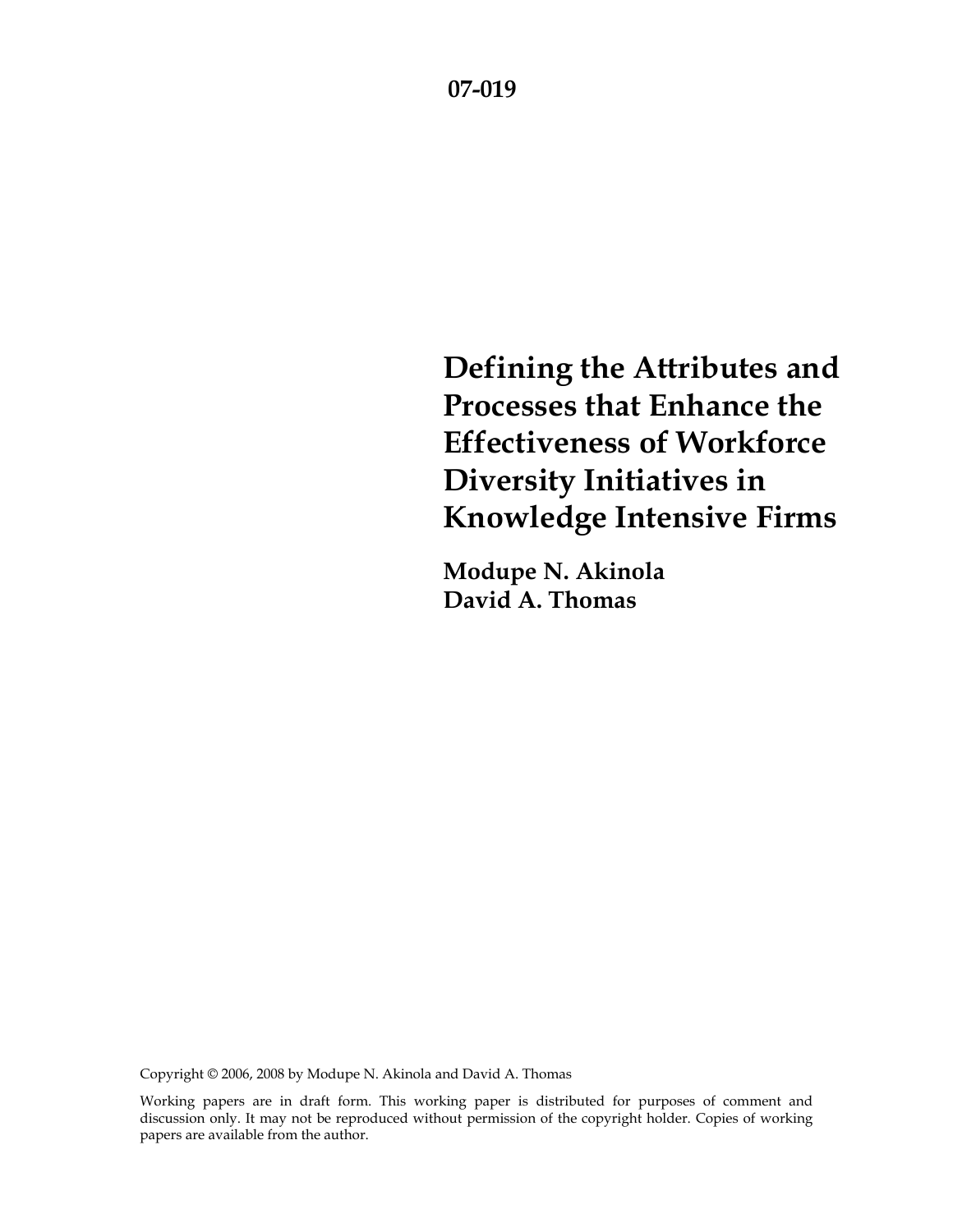Running head: Workforce Diversity Initiatives

# **Defining the Attributes and Processes that Enhance the Effectiveness of Workforce Diversity Initiatives in Knowledge Intensive Firms**

Modupe N. Akinola

David A. Thomas

Harvard Business School

## **PLEASE DO NOT CITE WITHOUT THE PERMISSION OF THE AUTHORS**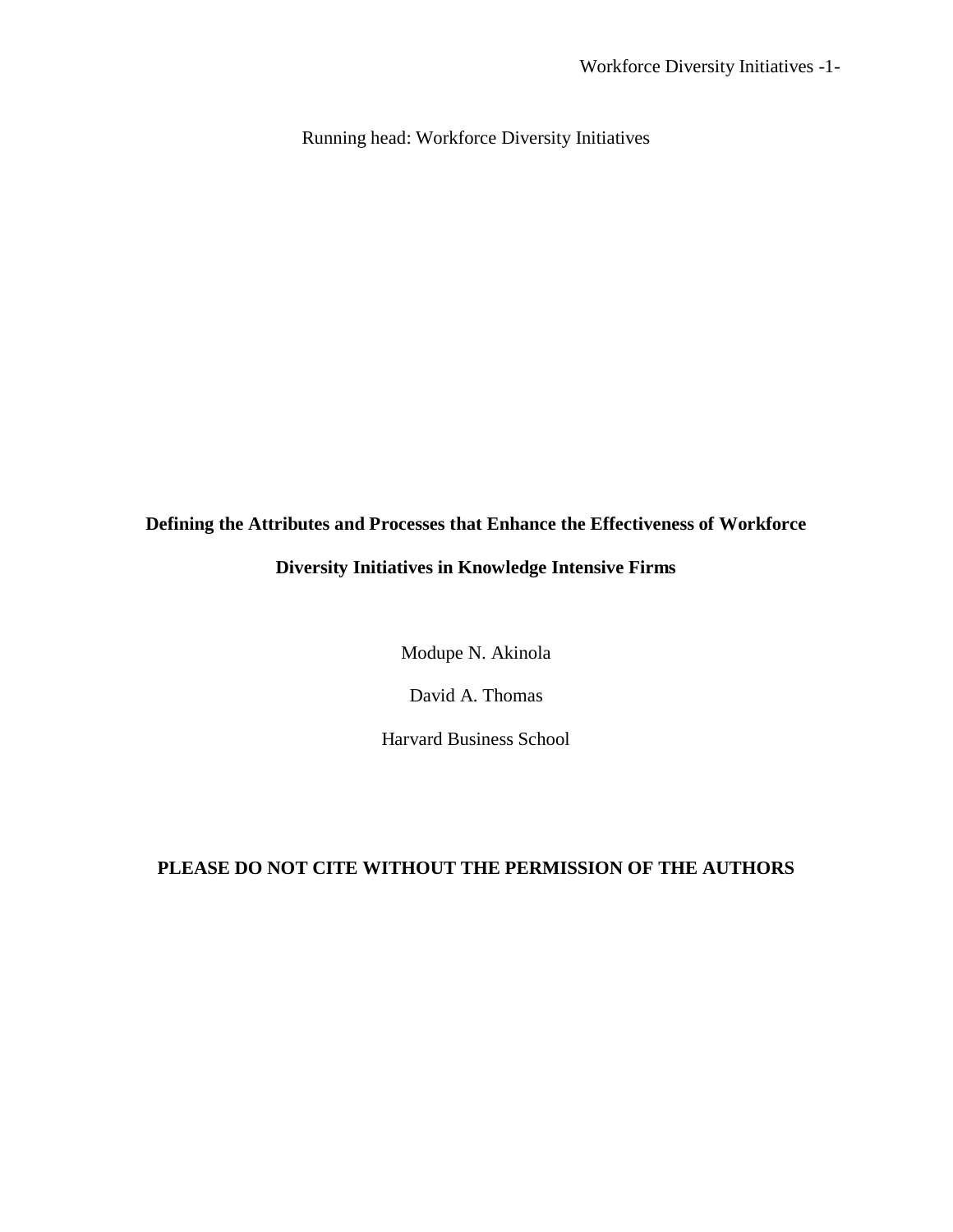#### *Abstract*

Workforce diversity continues to be a key focus for organizations, driven by globalization of the U.S. economy and the desire for organizations to more accurately reflect the demographic diversity of the US population. Yet, most research on diversity in organizations has focused on the outcomes associated with workforce diversity and not on the processes that can enhance diversity in organizations. We address this limitation by developing a conceptual model and propositions that highlight the attributes of effective workforce diversity initiatives and the process through which workforce diversity initiatives become effective. We focus on knowledge intensive work and argue that in this context, the nature of the work is directly tied to societal stereotypes of underrepresented minorities, making knowledge intensive firms a rich environment to examine diversity initiatives and explore the dynamics that hinder retention and promotion for underrepresented minorities in these firms. We close by discussing directions for future research on workforce diversity initiatives.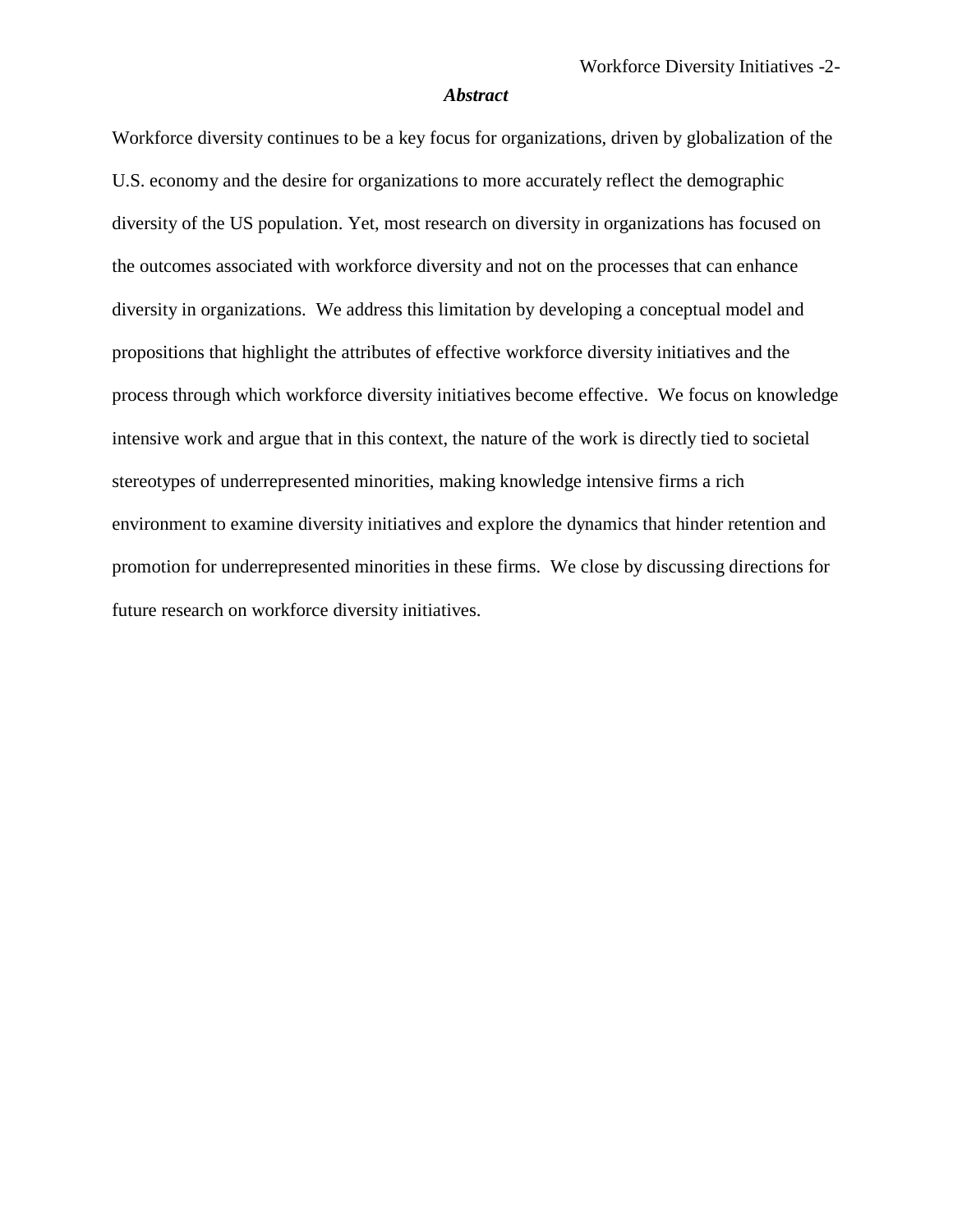## *The Diversity Challenge*

Workforce diversity has continued to grow in importance to organizations. This increased focus has been driven by globalization of the US economy, the growing demographic diversity in the US population, and greater knowledge of the benefits that can ensue from effective management of diversity. To reap these benefits, efforts to increase diversity in the corporate sector have been underway for more than two decades (Thomas & Ely, 1996). Yet, despite these efforts, minorities continue to be underrepresented in upper-management ranks in organizations. There are four black, four Hispanic, and five Asian CEOs of Fortune 500 companies, and it is estimated that only 10% of corporate officers in Fortune 500 companies are minorities (Catalyst, 2002; Fortune, 2007; Diversity Inc, 2007). These bleak statistics are often attributed to the challenges organizations face in attracting, retaining, and promoting a diverse workforce (Thomas & Gabarro, 1999).

In an effort to address these challenges, it is estimated that large corporations spend billions of dollars on diversity training and devote resources to a variety of diversity-related initiatives such as hiring diversity management staffs, establishing corporate-sponsored affinity groups, and sponsoring programs aimed at attracting and retaining a diverse workforce (Corporate Leadership Council, 2003; Hansen, 2003). Given these substantial investments in diversity initiatives, it becomes important to understand the degree to which these investments yield the desired outcome of increasing diversity within organizations.

Organizational scholarship has devoted little attention to understanding the attributes and processes that are required for diversity initiatives to foster greater diversity in organizations. Since the presence of diverse employees in organizations has been found to lead to a number of challenges, including increased intergroup conflict, and constrained communications (Pelled & Adler, 1994; Cox, 1991), research on diversity in organizations has focused on exploring how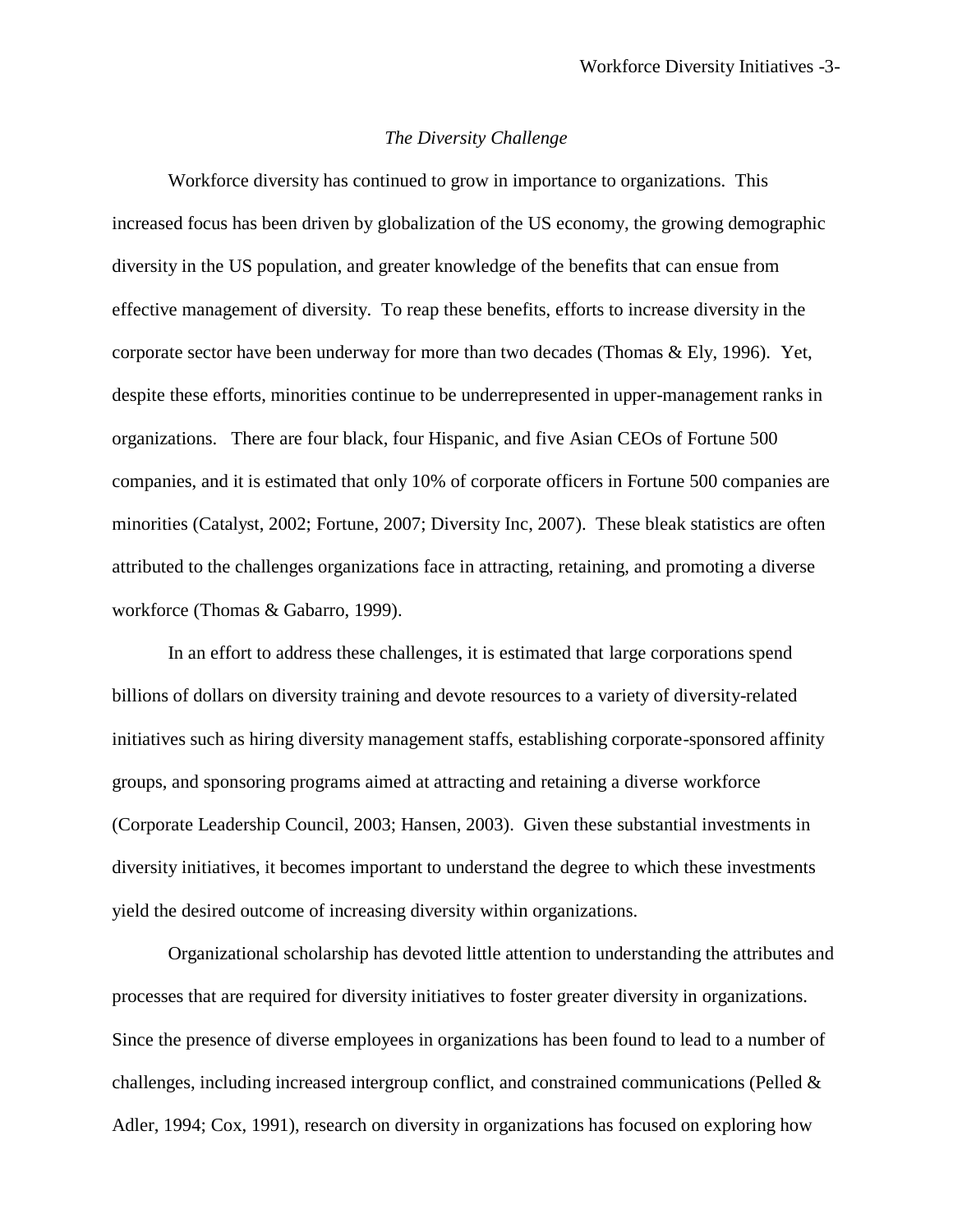Workforce Diversity Initiatives -4-

workforce diversity influences organizational life (Jehn, Northcraft, & Neale, 1999; Williams & O'Reilly, 1998 ). Organizational scholars have placed emphasis on better understanding the intricacies of cross-race and cross-gender dynamics and on delving into the barriers diverse individuals can face within organizations (Kanter, 1977; O'Neill, Horton, & Crosby, 1999; Thomas, 1993; Thomas & Kram, 1988; Thomas & Gabarro, 1999). This emphasis has left a gap in organizational scholarship on diversity, as we have vast knowledge of the organizational outcomes that can stem from diversity, but little knowledge about the processes and practices that foster greater diversity.

This paper offers insight into how organizations can more effectively recruit and retain a diverse workforce and highlights the elements that must be in place for diversity initiatives in organizations to achieve sustained success. We focus on knowledge intensive firms and assert that in domains in which the primary activity is the acquisition, creation, packaging, and distribution of knowledge (Davenport, Jarvenpaa, & Beers, 1996), critical processes must be in place to prevent the traditional barriers that hinder the progression of racial minorities in these environments from stymieing the diversity initiative. We present a conceptual model (Figure 1) and propose key features that workforce diversity initiatives must possess in order to be effective and highlight the process through which these features can result in increased minority representation and other key measures of a diversity initiative's effectiveness. By diversity initiative features, we refer to core attributes of workforce diversity initiatives that can facilitate the initiative's effectiveness. We assert that diversity initiatives that achieve sustained success are often propelled by clear actions that the CEO takes to institute the initiative and that the aforementioned diversity initiative attributes serve as moderators allowing the organization to achieve intermediate outcomes, in the form of the behavioral norms and perspectives, which mediate and precede the initiative's effectiveness. We argue that for a diversity initiative to achieve sustained success, each element in this model must be in place working in a symbiotic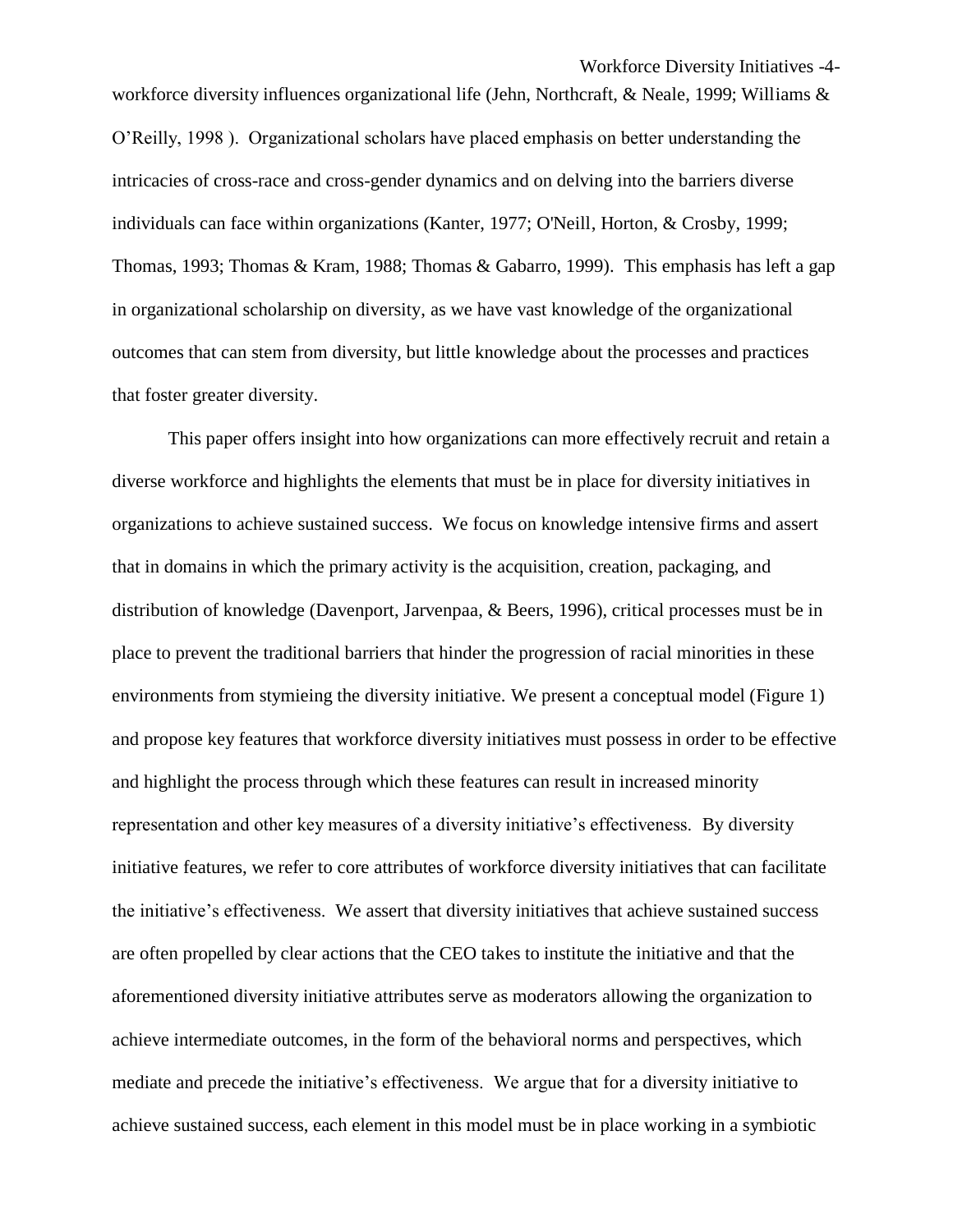fashion reinforcing the others. Where most organizations fail in their diversity initiatives is in having one or two of these elements in place, which presents the perception of a diversity initiative, but does not yield the desired outcome of increasing minority representation as there is an absence of a holistic view of how all elements are necessary and serve a reinforcing function enhancing the initiative's effectiveness.

In this paper, we first define workforce diversity initiatives and discuss the challenges that knowledge intensive firms (KIFs) face in attracting, retaining, and promoting minorities. We then present metrics used to define the effectiveness of workforce diversity initiatives in KIFs and offer six propositions that we argue contribute to the effectiveness of a workforce diversity initiative. These propositions outline the actions leaders should take to mobilize the diversity initiative and present design features that should be present in diversity initiatives, each of which set the foundation for the diversity initiative's effectiveness by serving as a catalyst for psychological, behavioral, and relational changes among employees within the firm with regard to diversity. Finally, we conclude by identifying future directions for research on workforce diversity initiatives.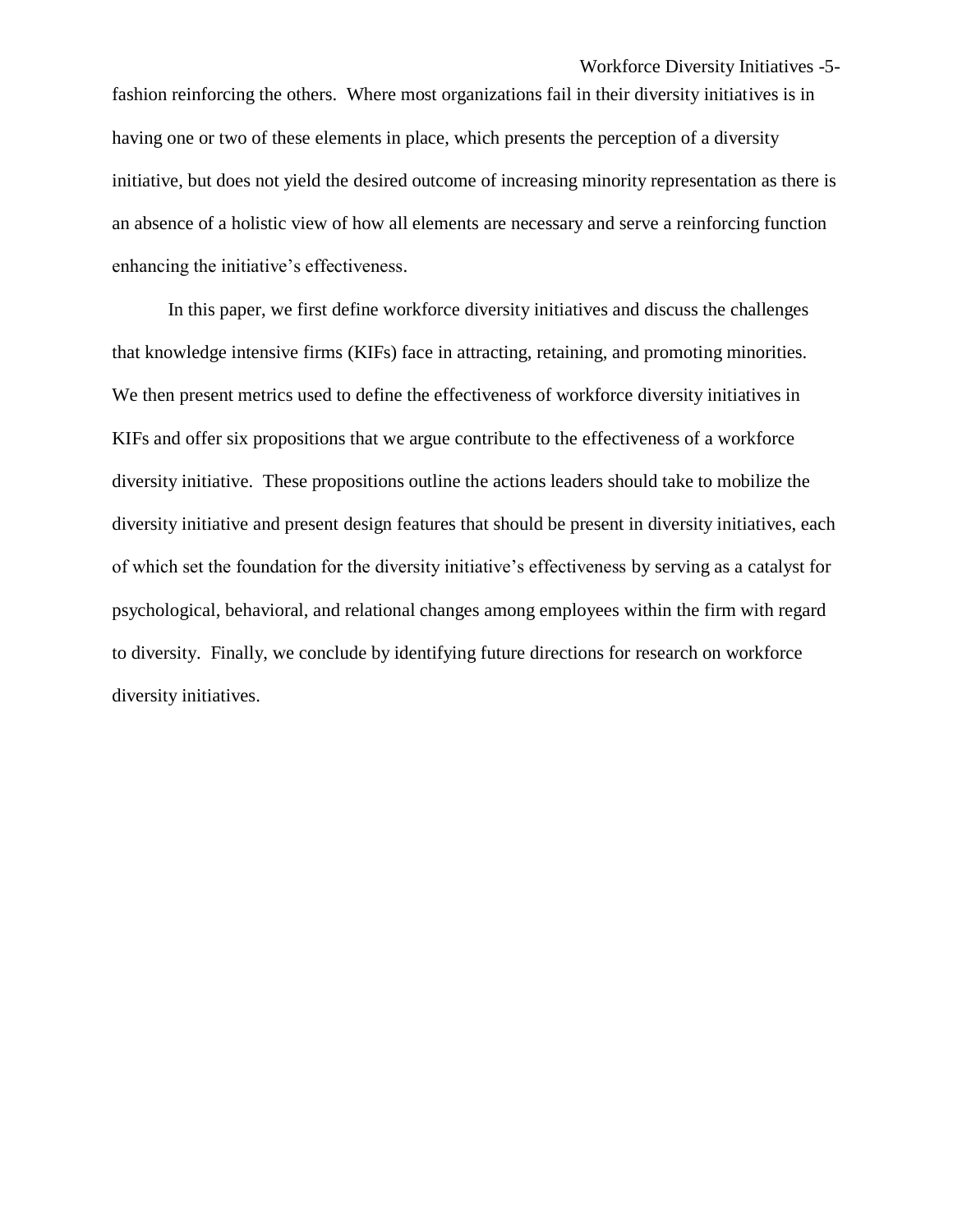## **FIGURE 1**

## **Factors Influencing the Effectiveness of Workforce Diversity Initiatives in Knowledge Intensive Firms**

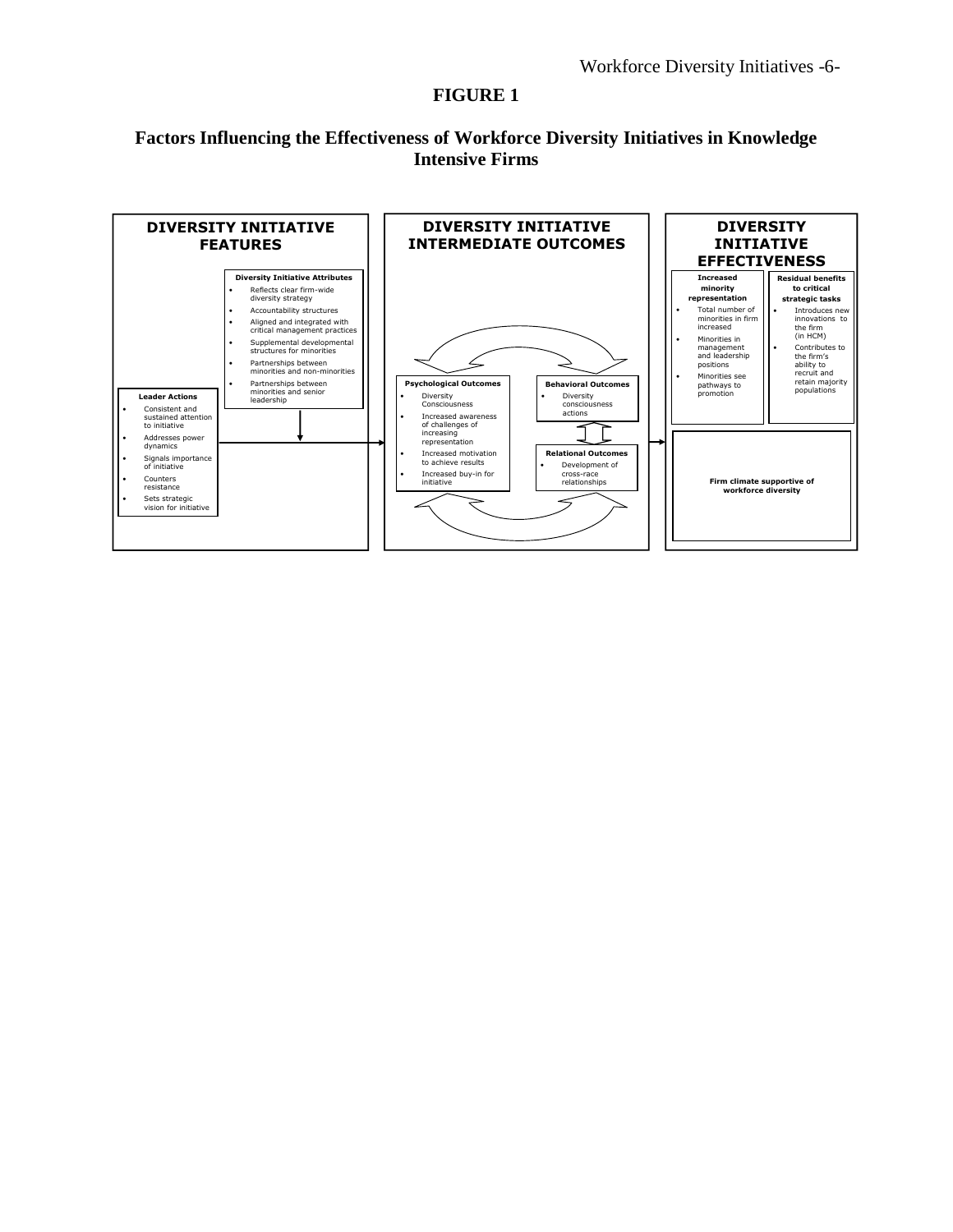#### DIVERSITY INITIATIVES

We are defining diversity initiatives as the collection of activities that an organization has implemented to increase the presence of underrepresented minorities (i.e. blacks, Hispanics, and Asians) in the organization. The prevalence of workforce diversity initiatives in many organizations can be attributed to the challenges organizations face in attracting, retaining, and promoting underrepresented minorities (Thomas & Gabarro, 1999). These challenges include: a limited talent pool for underrepresented minorities, biased hiring processes and practices that can limit entry into the organization for underrepresented minorities, and scant career resources that hinder the progression of underrepresented minorities once in the firm.

*Limited talent pool.* Minorities comprise only 20-35% of the student population at the top 10 professional schools, with blacks accounting for 5-10%, Hispanics accounting for 5-10% and Asians accounting for 10-15%. Organizations face the challenge of attracting the best and brightest of these candidates which can be a competitive process. Schneider's (1987) "Attraction-Selection-Attrition" theory suggests that applicants who consider themselves to have similarities with individuals within an organization to which they are applying are more likely to be attracted to the organization. Given the lack of diversity in the firms at which underrepresented minorities at top professional schools seek employment, it becomes important for organizations to generate novel ways to increase their attractiveness to potential minority hires. These innovations are often generated through diversity initiatives which focus on attracting and recruiting underrepresented minorities.

*Biases in recruitment and selection.* Despite this focus on trying to attract underrepresented minorities, both implicit and explicit biases can surface in the recruitment and selection processes in organizations that can stymie the recruitment and retention of top minority candidates. Social identity theory suggests that managers are likely to use salient social categories as an indicator of similarity and thus are likely to prefer individuals with whom they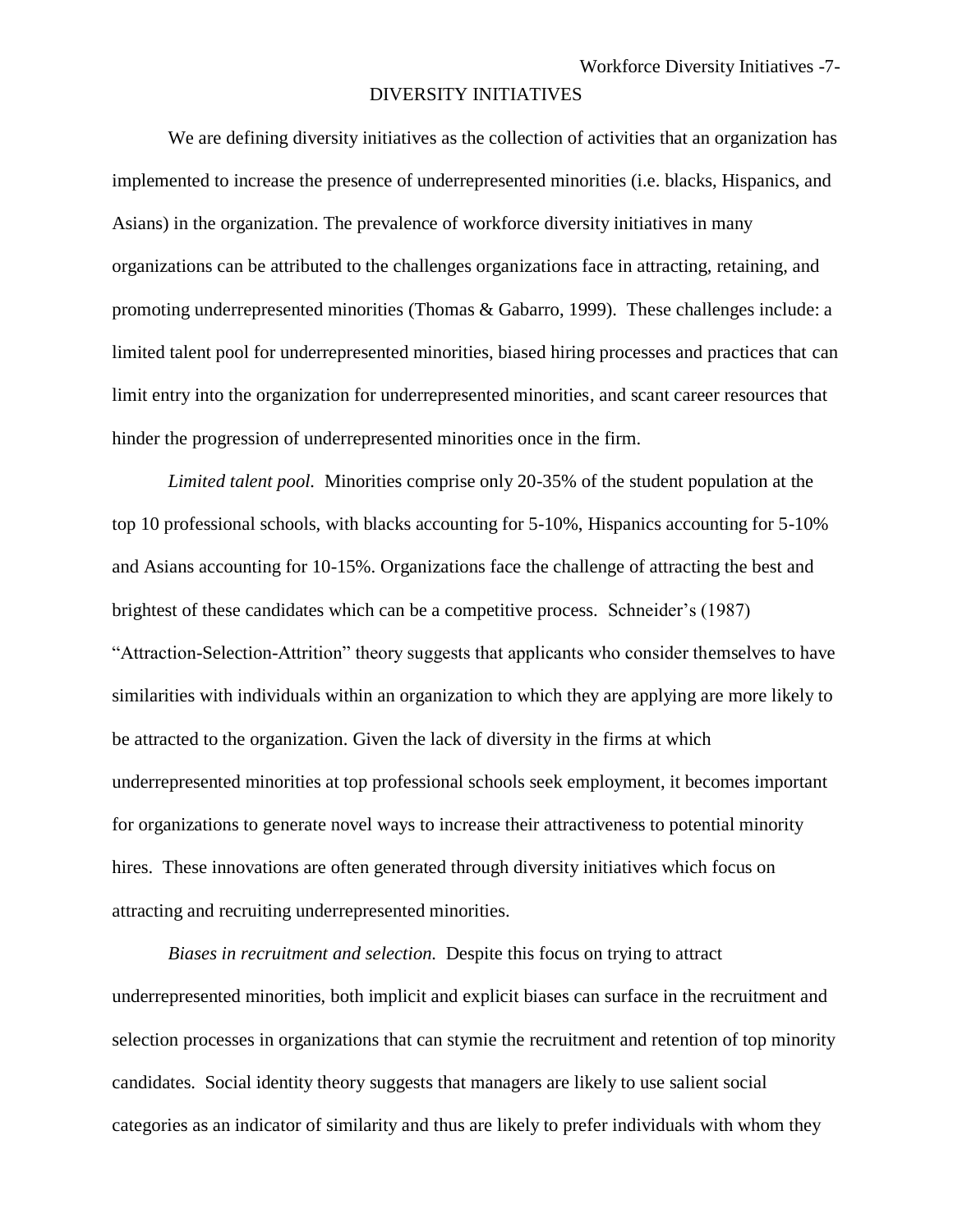share category membership (Kanter, 1977; Tajfel & Turner, 1979). Thus, in the hiring process, managers may be more likely to select applicants similar to themselves. Research on selection processes in organizations has supported this theory using a variety of methodologies (Goldberg, 2005; Graves & Powell, 1995; Lewis & Sherman, 2003). Some studies have even demonstrated that simply having an African-American-sounding name can affect the number of callbacks received for job interviews compared to having a White-sounding name (Bertrand & Mullainathan, 2004).

*Limited career resources.* Once in the organization, underrepresented minorities face significant barriers to career progression. In diverse organizations, informal coalitions develop around shared category membership (e.g. race and gender), resulting in critical information bypassing formal networks of reporting relationships in favor of informal networks based on functions or social categories (Schneider & Northcraft, 1999). Individuals left out of these informal networks have difficulty succeeding in organizations (Brass, 1985; Ibarra, 1993; Kanter, 1977; Lincoln & Miller, 1979). Research has indicated that minorities are often excluded from majority informal social networks often impeding their ability to succeed (Bartol, 1978; Ibarra, 1993; Kanter, 1977; Lincoln & Miller, 1979; Morrison & Von Glinow, 1990; Northcraft & Gutek, 1993). Exclusion from informal networks limits the mentoring received by underrepresented minorities which can hinder career progression. The support and coaching offered through mentoring relationships provides a vehicle for feedback on performance and career coaching which can be a valuable resource for career advancement. Underrepresented minorities not only have fewer mentoring relationships but also have an in increased likelihood of failed cross-race mentoring relationships which can have negative repercussions for career development (Thomas, 1993, 2001).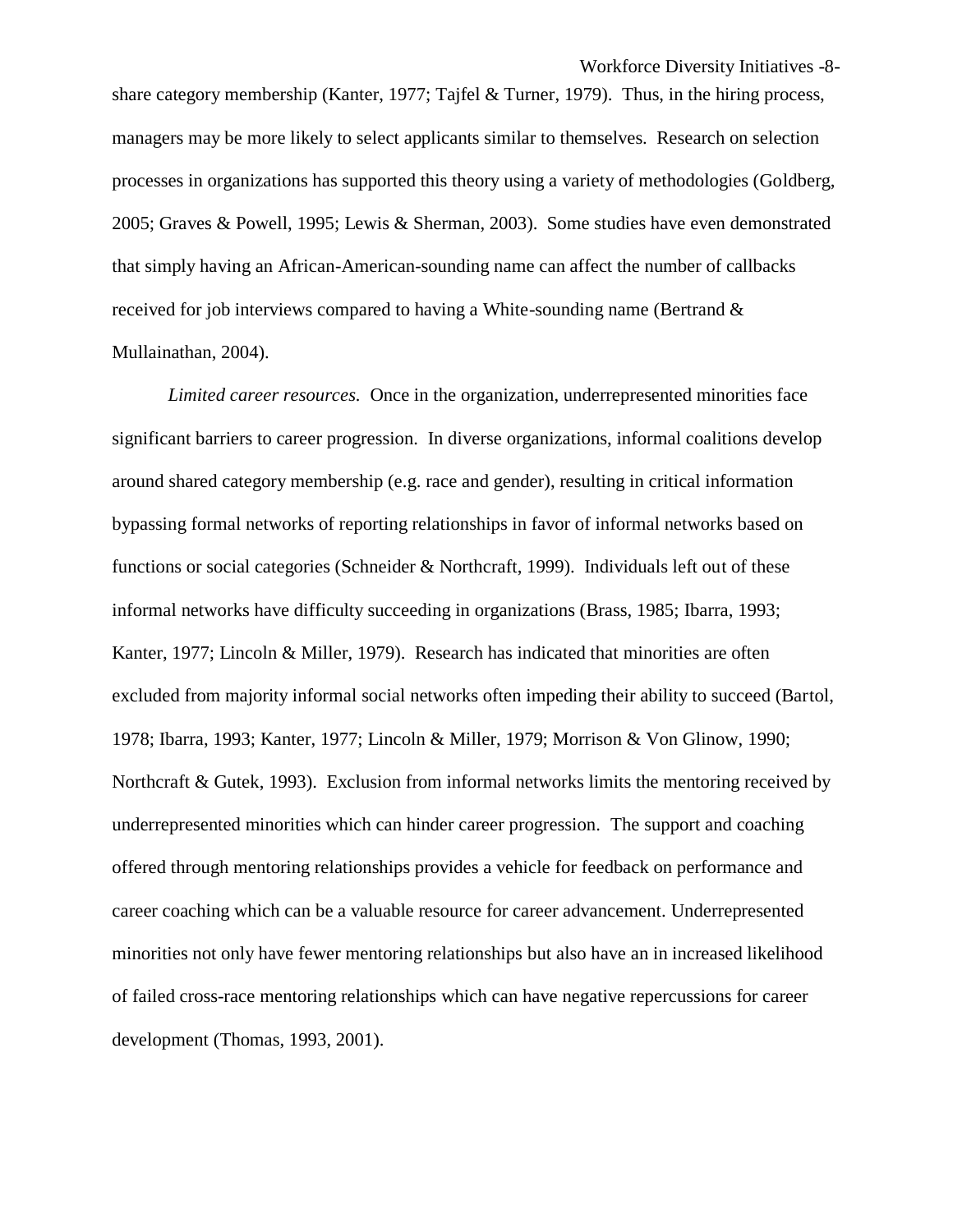In sum, to address the aforementioned challenges organizations face in attracting, hiring, and promoting underrepresented minorities, many organizations establish workforce diversity initiatives.

#### THE DISTINCTIVENESS OF KNOWLEDGE INTENSIVE FIRMS

The challenges organizations face in attracting, hiring, and promoting underrepresented minorities are magnified in firms that are knowledge intensive. Consistent with Drucker's (1969) definition of the knowledge worker, we define knowledge intensive firms (KIFs) as firms that employ individuals who add value in the workplace by processing existing information to create new information which can be used to define and solve problems (Davenport, Jarvenpaa, & Beers, 1996). Personnel in KIFs possess a high degree of expertise, education or experience and the primary purpose of their jobs involves the acquisition, creation, packaging, and distribution of knowledge. One key differentiator between KIFs and traditional firms lies in the significance and centrality of knowledge in the production processes of these firms (Alvesson, 2004). In KIFs, knowledge is both an input used to create products and services, and an output, which is characterized by a high degree of knowledge content. The work in these firms is complex and non-routine, with significant variety. Examples of knowledge workers include product developers, advertisers, lawyers, and analysts. Examples of KIFs include: professional service firms, high technology firms, educational institutions, and R&D firms.

We focus on workforce diversity initiatives in KIFs because the nature of the work in these firms presents a unique challenge for underrepresented minorities which we assert has an influence on retention and promotion for underrepresented minorities in these firms. KIFs, particularly professional service firms, tend to be the least racially diverse compared to nonknowledge, more mainstream firms. In many of these firms, attrition for blacks and Hispanics is higher than that of other minority groups and women, and minorities are often underrepresented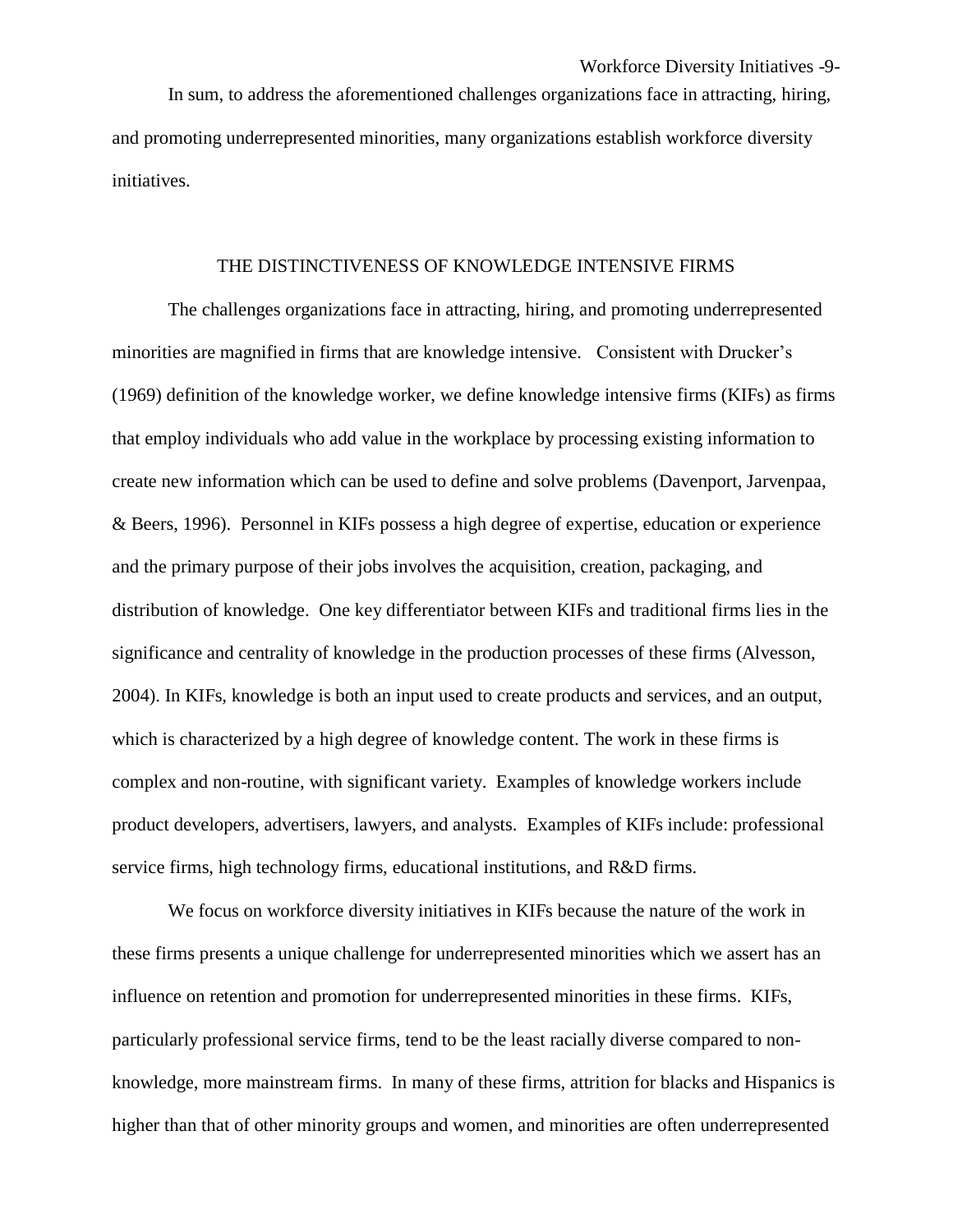at senior levels (Minority Law Journal, 2007; The CPA Journal, 1999). We argue that for firms in which the nature of the work is directly tied to societal stereotypes of underrepresented minorities, these stereotypes will manifest themselves in the retention and promotion dynamics surrounding underrepresented minorities in these firms.

*Stereotypes of Underrepresented Minorities in KIFs.* The preponderance of stereotypes surrounding the intelligence of blacks and Hispanics coupled with the significance and centrality of knowledge in KIFs makes blacks and Hispanics in these environments particularly susceptible to identity threats such as the threat of being misjudged as less intelligent than their white counterparts due to their group membership (Foley, Kidder, & Powell, 2002; Heilman, Block, & Lucas, 1992; Kirschenman & Neckerman, 1991; Sanchez & Brock, 1996). These stereotypes, often unconsciously held by majority power holders in KIFs, can result in selection biases that favor white over black and Hispanic knowledge workers and can have implications for recruiting and retaining these employees.

Likewise, Asian Americans face identity threats related to leadership ability. Personality and behavioral stereotypes asserting that Asians are "submissive," "humble," "passive," "quiet," "compliant," and "obedient" make Asian Americans vulnerable to being viewed as lacking key leadership traits, placing them at a disadvantage when being considered for management positions ( Lee, 1994,1996; Yeh, 2001). Though protected by their model stereotype which posits that Asian Americans have certain characteristics deemed important for success in organizational environments (e.g. academic ability, work ethic), Asian Americans remain underrepresented at top management levels in KIFs, despite being the largest minority group represented at junior levels of these firms (Gilbert, Carr-Ruffino, Ivancevich, Lownes-Jackson, 2003).

A third stereotype faced by black, Hispanic, and Asian knowledge workers relates to their ability to connect with and generate business from majority populations. Since the core work of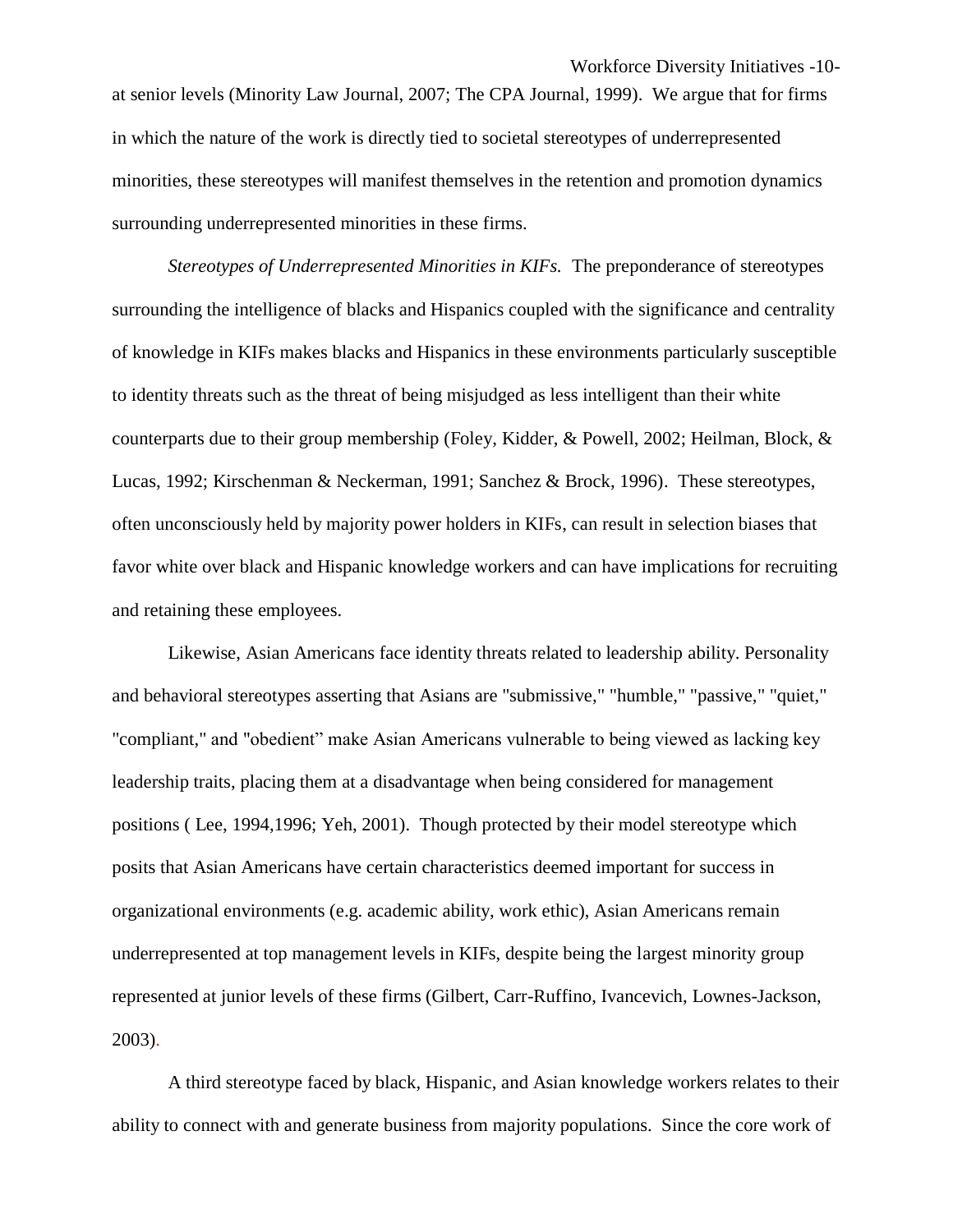senior executives in KIFs, particularly those with partnerships structures, is to generate business from "clients", the preponderance of which are led by majority populations, underrepresented minorities fall victim to the misperception of being less able to bring in business with majority populations. This misperception can have implications for promotion to the partner level for underrepresented minorities, with few advancing to this level.

*Culture and Organization of KIFs.* The long term success of KIFs is contingent on the ability of senior partners to identify, attract and retain superior professionals (Lorsch & Tierney, 2002; Maister, 1997). Using the example of professional service firms, the majority of professional service firms utilize flat/hierarchical structures with a high ratio of junior to senior professionals. Thus, skill development and career progression for junior professionals revolves in large part around the degree to which they are invested in by senior professionals who serve as mentors and coaches. In these apprenticeship businesses, senior professionals can create the conditions that can guide high rates of skill development, motivation, and commitment from junior professionals, each of which influence the retention of superior professionals. However, the time constraints faced by senior professionals, who must balance revenue generating, clientbuilding activities with these crucial mentoring and coaching activities for junior professional retention, can create a disincentive to invest in junior professionals (Wilkins & Gulati, 1996).

Senior professionals therefore selectively offer coaching and mentoring for junior professionals who are considered "stars", those junior professionals with the highest future value to the firm (Lorsch & Tierney, 2002). Speed of learning and demonstrative competence are critical for being identified as a star in KIFs. Some studies have demonstrated that it typically takes longer for underrepresented minorities, particularly blacks, to look like stars, which decreases the likelihood that they will be invested in by senior professionals (Williams & Gulati, 1996). In these environments that rely on information transfer as a means of getting work done (Ancona & Caldwell, 1992; Reagans & Zuckerman, 2001), this lack of investment can result in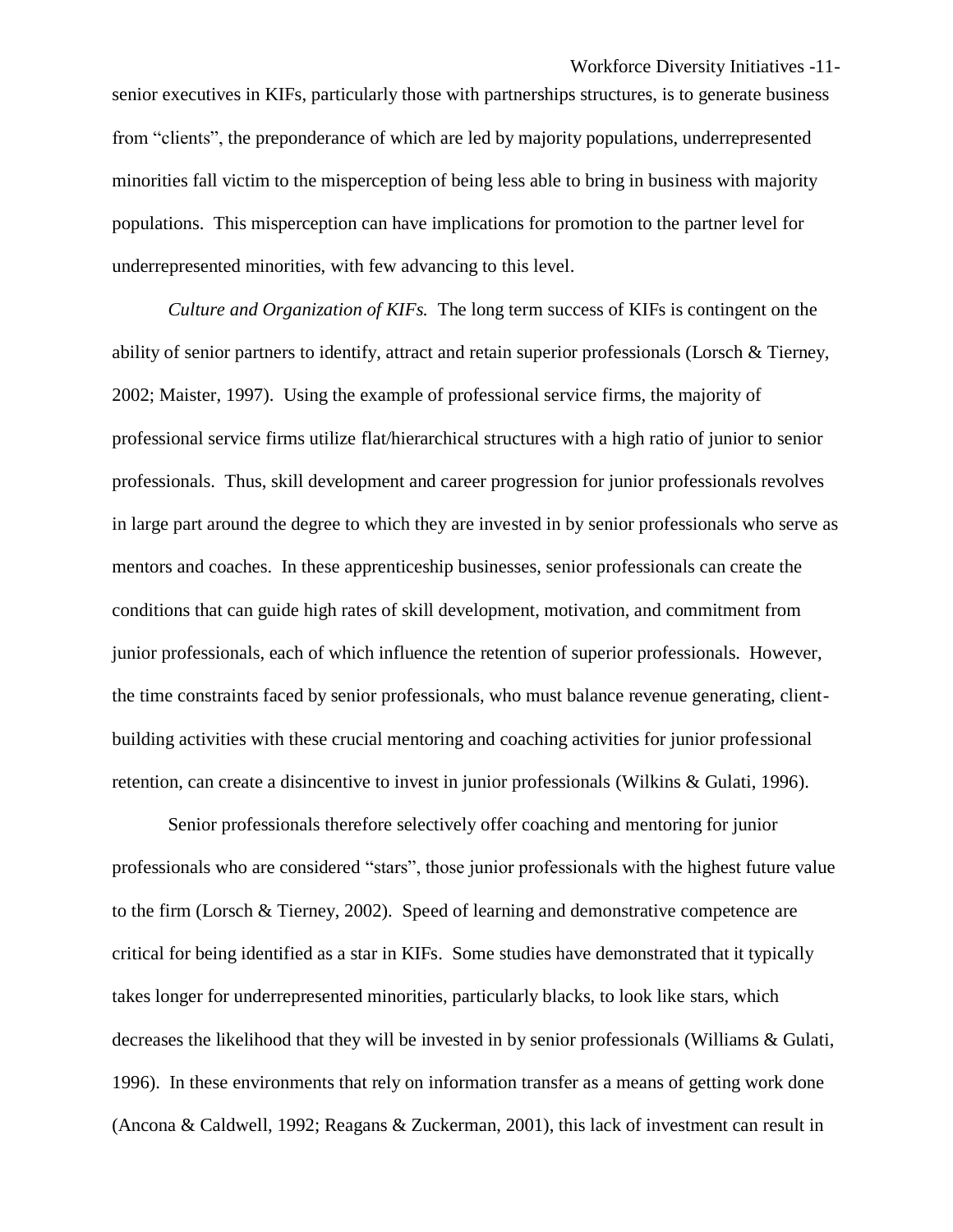exclusion from both professional and informal social networks, thus underrepresented minorities experience marginalization and have fewer resources to progress professionally.

The cultural context of KIFs, when combined with the societal stereotypes of underrepresented minorities, helps to illuminate the unique challenges that underrepresented minorities in KIFs face in progressing through these firms and offer insight into the low numbers of underrepresented minorities in management positions in KIFs. These examples help answer the question of *why* the statistics are bleak. We offer insight into *how* organizations can begin to change these dynamics and create effective workforce diversity initiatives that achieve the goal of increasing underrepresented minority representation and combat some of these forces.

In the next section of this article, we discuss the metrics we are using to define the effectiveness of workforce diversity initiatives in KIFs.

## FOUR COMPONENTS OF EFFECTIVE WORKFORCE DIVERSITY INITIATIVES

We define the effectiveness of workforce diversity initiatives in KIFs based on four elements: 1) Increased minority representation via recruitment, 2) Increased minority representation via promotion, 3) Firm diversity climate, and 4) Residual benefits emerging from the initiative.

*Increased Minority Representation via Recruitment.* KIFs typically seek talent from the top 10-20 undergraduate and graduate schools in the US. For instance, sixty-five percent of MBAs at top graduate business schools begin their careers at professional service firms and 75% of JDs at top graduate law schools begin their careers in corporate law firms (Lorsch & Tierney, 2002). On average, minorities represent 35% of the student population at the top 10 US undergraduate institutions, 24% of the student population at the top 10 US business schools, and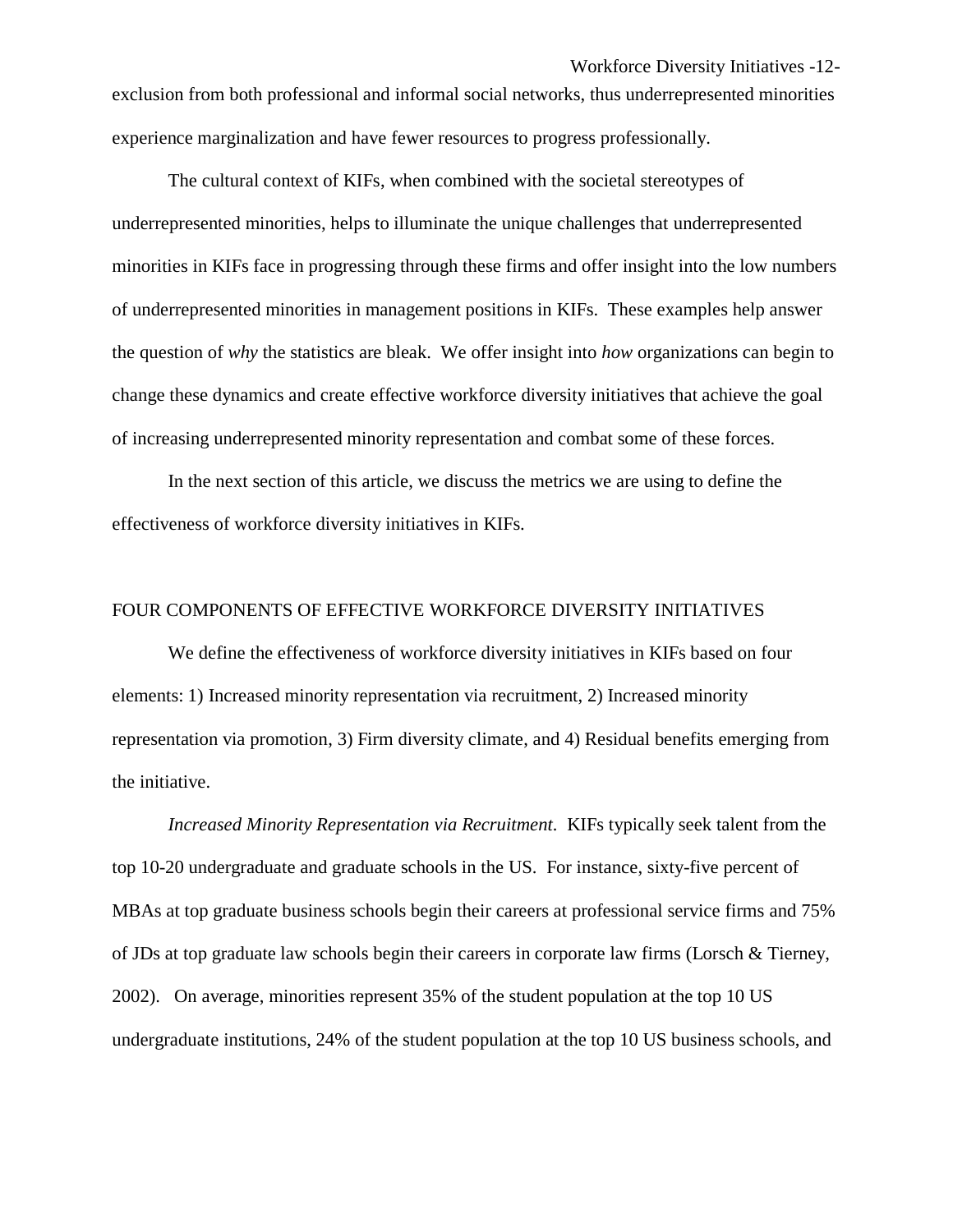Workforce Diversity Initiatives -13- 33% of the student population at the top 10 US law schools.<sup>1</sup> These percentages further narrow if we focus on those pursuing careers in KIFs compared to the numerous other career options available. Given these statistics, it is expected that a KIF that has experienced success in recruiting underrepresented minorities is one whose ratio of underrepresented minority professionals as a percentage of total professionals will be comparable to the statistics seen in educational institutions. However, relying solely on one metric does not fully capture the year to year fluctuations that can occur in diversity recruiting. As a result, in defining effectiveness we also include industry averages across firms and year over year increases in both the number of underrepresented minority professionals and the percentage of underrepresented minority professionals at the firm.

*Increased Minority Representation via Promotion.* The majority of KIFs have clear role progressions from entry level to leadership positions. Depending on the type of firm, every two to five years there is a step function increase in the roles and responsibilities of client-facing employees, which often includes a formal promotion. The two critical promotion points include promotion to manager or team leader and promotion to the partnership, both of which entail a significant responsibility shift in the areas of client management and firm management. We therefore define firms with effective diversity initiatives as those that have underrepresented minorities in management positions. In addition, we expect to see year over year increases in the number of underrepresented minorities in management positions in firms with effective diversity initiatives.

*Diversity Climate.* We also take into consideration underrepresented minorities' perspectives on career progression and their experiences as minorities in the firm in defining effective diversity initiatives. While there may be minorities in management positions in each

 $\overline{a}$ 

<sup>&</sup>lt;sup>1</sup> Statistics have been generated from school websites and US News and World Report rankings of top undergraduate institutions, law schools, and business schools.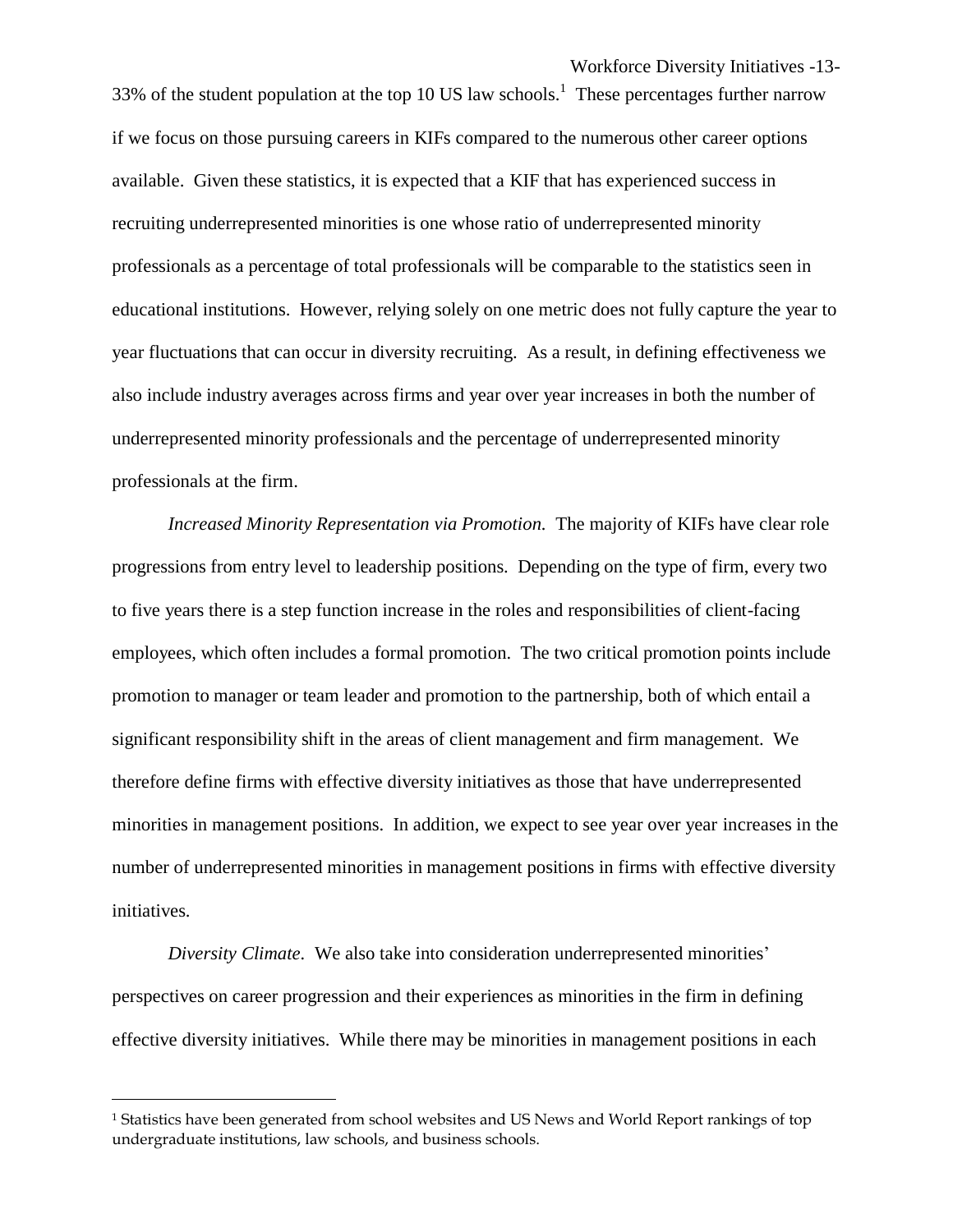Workforce Diversity Initiatives -14 firm, it is also important that junior level employees see pathways to opportunity within the firm and feel that they their race does not place them at a clear disadvantage in promotion decisions (Thomas & Gabarro, 1999). Given these criteria, we define firms with effective diversity initiatives as those whose population of underrepresented minorities experience the firm climate as being open to diversity and feel as if their race will not hinder them from career progression.

*Residual Benefits.* In addition, we consider the residual benefits that can accrue to the firm as a whole from these initiatives in defining effective workforce diversity initiatives. We argue that effective diversity initiatives are aligned and fully integrated into the organization's fundamental business practices and that organizations with peripheral initiatives that serve almost as stand-alone initiatives, separated from the core functioning of the organization, will be ineffective. Underlying this concept is that idea that diversity initiatives that are well-aligned with management practices may not only generate performance improvements in the area of diversity, but may also generate performance improvements in broad management practices (Ely & Thomas, 2001; Thomas & Ely, 1996). For instance, using the example of the management practice of recruiting, building capabilities that strengthen an organization's ability to recruit minorities may also strengthen the organizations ability to recruit non-minorities. Improvements in the selection of diverse individuals may strengthen the firm's overall ability to select individuals whose values and skills are compatible with the firm if the practice of recruiting minorities is well-aligned and integrated with organizational practices. Thus, we define an effective workforce diversity initiative as one that generates residual benefits for the organization's critical management practices.

In sum, we have presented several metrics that we are using to define the effectiveness of diversity initiatives in KIFs. We believe that KIFs that have achieved sustained success in their diversity initiatives will show evidence of more of these effectiveness criteria relative to their peers in the same industries. In the next section, we present six propositions that highlight the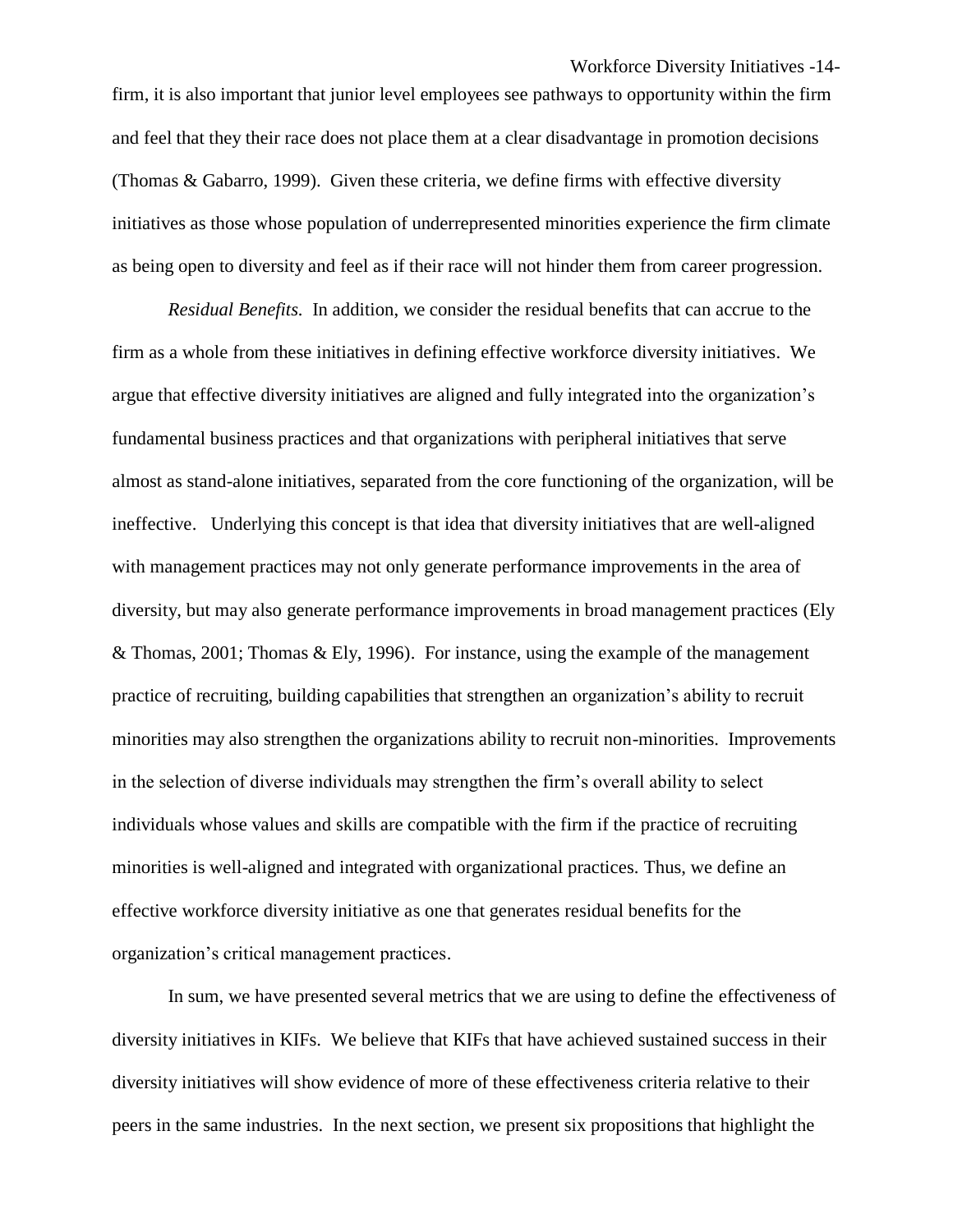actions and attributes that are necessary for the effectiveness metrics we have defined to be achieved. We propose that these effectiveness metrics are a function of leadership actions that prioritize and signal the importance of the diversity initiative. These actions are then supplemented by the initiative itself possessing core design features that prevent it from being a sidelined activity in the firm. Collectively, these leader actions coupled with initiative design features work in concert to create intermediate outcomes in the form of psychological, behavioral, and relational processes which contribute to the initiative's effectiveness.

#### DIVERSITY INITIATIVE FEATURES

## *Leadership Involvement as Agents of Change*

To better understand the critical role that leadership plays in diversity initiatives in KIFs, we first revisit the barriers that organizations face in their efforts to increase diversity. Research on workforce diversity has highlighted that minorities in organizations face the following barriers: lack of mentors and role models (Ragins & Cotton, 1996; Thomas & Gabarro, 1999), exclusion from informal networks of communication (Giscombe & Mattis, 2002; Ibarra, 1993; Kanter, 1977), stereotyping and preconceptions of roles and abilities (Bertrand & Mullainathan, 2004; Waters, 1992), and lack of significant line experience, visible and/or challenging assignments (Hurley, Fagenson-Eland & Sonnenfield, 1997; Thomas, 2001). These barriers can hinder career progression and prevent organizations from moving forward in their efforts to maintain a diverse workforce.

To overcome these barriers, structural, cultural, and behavioral changes are required within organizations (Ragins, 1995). Structural change focuses on change within the formal systems that guide and control the work of the organization (Holvino, Ferdman, & Merrill-Sands, 2004). Cultural change, on the other hand, refers to the values, beliefs and ideologies of the organization, particularly as they relate to informal norms or mental models that support or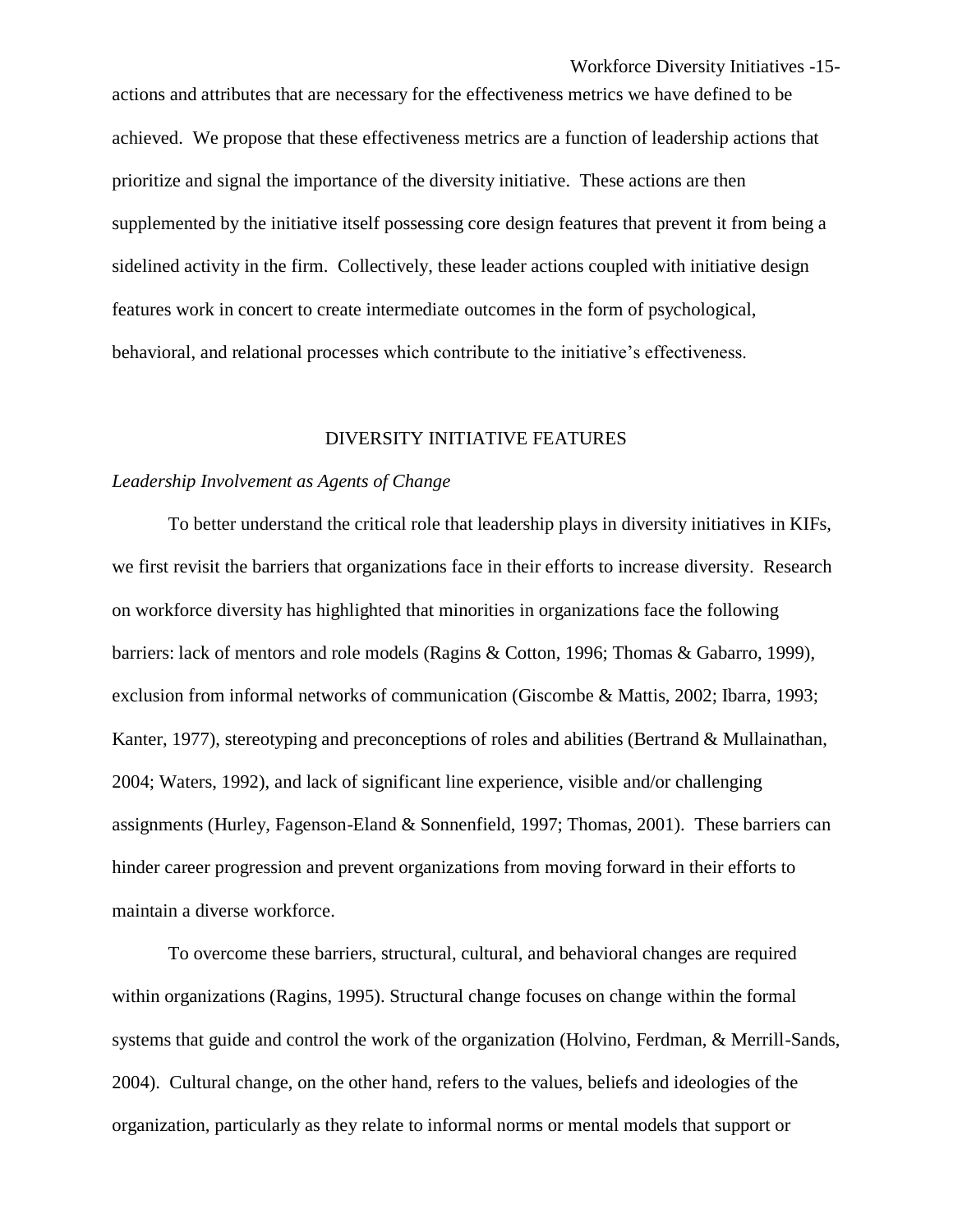behaviors, attitudes, and perceptions within and between individuals and workgroups that support or hinder the goals of diversity. Leadership can play a key role in propelling changes in these three areas, which can influence the effectiveness of a diversity initiative. How is it then that leaders bring about this structural, cultural, and behavioral change and what implications does the process used have for the outcome of the diversity initiative?

Ely & Meyerson (2000) assert that the kinds of actions required to reduce gender inequities (and presumably racial inequities) in organizations involve challenges to existing power relations and the dismantling of practices that have long been institutionalized as rational approaches to the organization's work. Thus, support from leadership, and the way in which this support is enacted, can help counter resistance from traditional power holders. For instance, through proactive actions such as the development of new baselines in policies, practices and structures (e.g. institutionalizing equitable performance structures and advancement systems which help to remove "glass ceiling barriers"), leaders can demonstrate their support for diversity initiatives. Thus, policies can be one source of performance differentials across firms (Miller & Katz, 2002). Leaders provide support for initiatives through symbolic actions that legitimate the diversity initiative, which in turn differentiates effective from less effective initiatives (Thomas & Gabarro, 1999). Another area of support lies in the provision of resources needed to implement initiatives. We argue that variability in support from leadership from a resource allocation standpoint can serve as a differentiator between effective and less effective workforce diversity initiatives.

These actions that the leader of the KIF undertakes signal the importance of the diversity initiative and allow the initiative to be viewed as a key priority within the firm. Once this signal is transmitted to employees, they are more motivated to buy-into the initiative and actively participate in it, which can enhance the diversity initiative's effectiveness. We consider this buy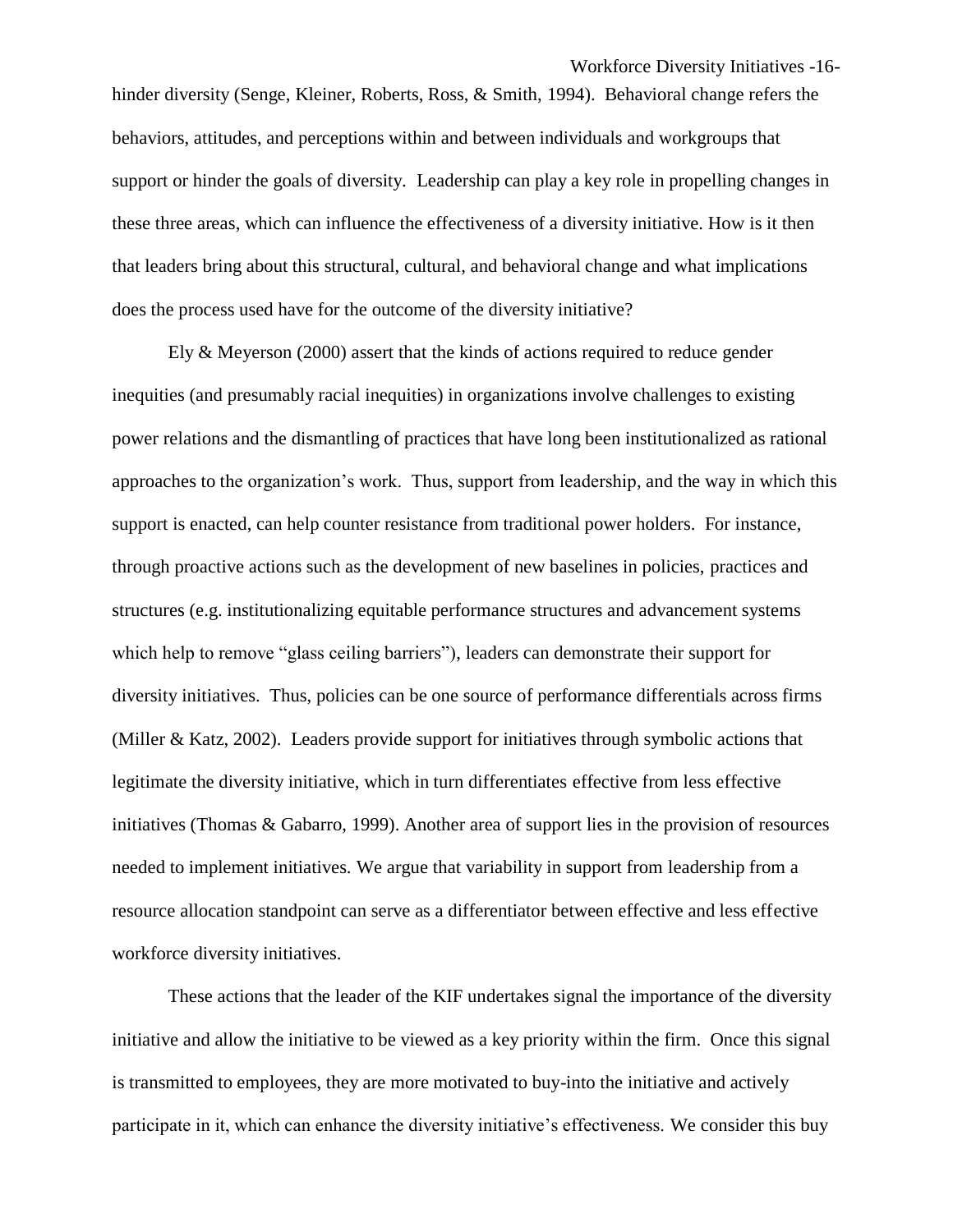in and motivation among employees to be an intermediate psychological outcome which we will elaborate upon in the section that follows. This assertion brings us to the following proposition regarding effective diversity initiatives:

**Proposition 1: Consistent and sustained attention and investment from the senior leaders of the organization will have a positive impact on psychological outcomes for employees which will increase the effectiveness of a workforce diversity initiative**

**Proposition 1a: Having leaders who proactively address the power dynamics that hinder progression for racial minorities in the firm will have a positive impact on psychological outcomes for employees which will increase the effectiveness of a workforce diversity initiative**

**Proposition 1b: Having leaders who signal the importance of the initiative to the firm will have a positive impact on psychological outcomes for employees which will increase the effectiveness of a workforce diversity initiative** 

**Proposition 1c: Having leaders who counter resistance that can occur in reaction to the diversity initiative will have a positive impact on psychological outcomes for employees which will increase the effectiveness of a workforce diversity initiative** 

We have highlighted the role leaders play to ensure that the diversity initiative undertaken by their firm is effective. In the next section, we focus on the intermediate outcomes that these leader actions create when coupled with a diversity initiative with specific design features that allow it to thrive in a KIF.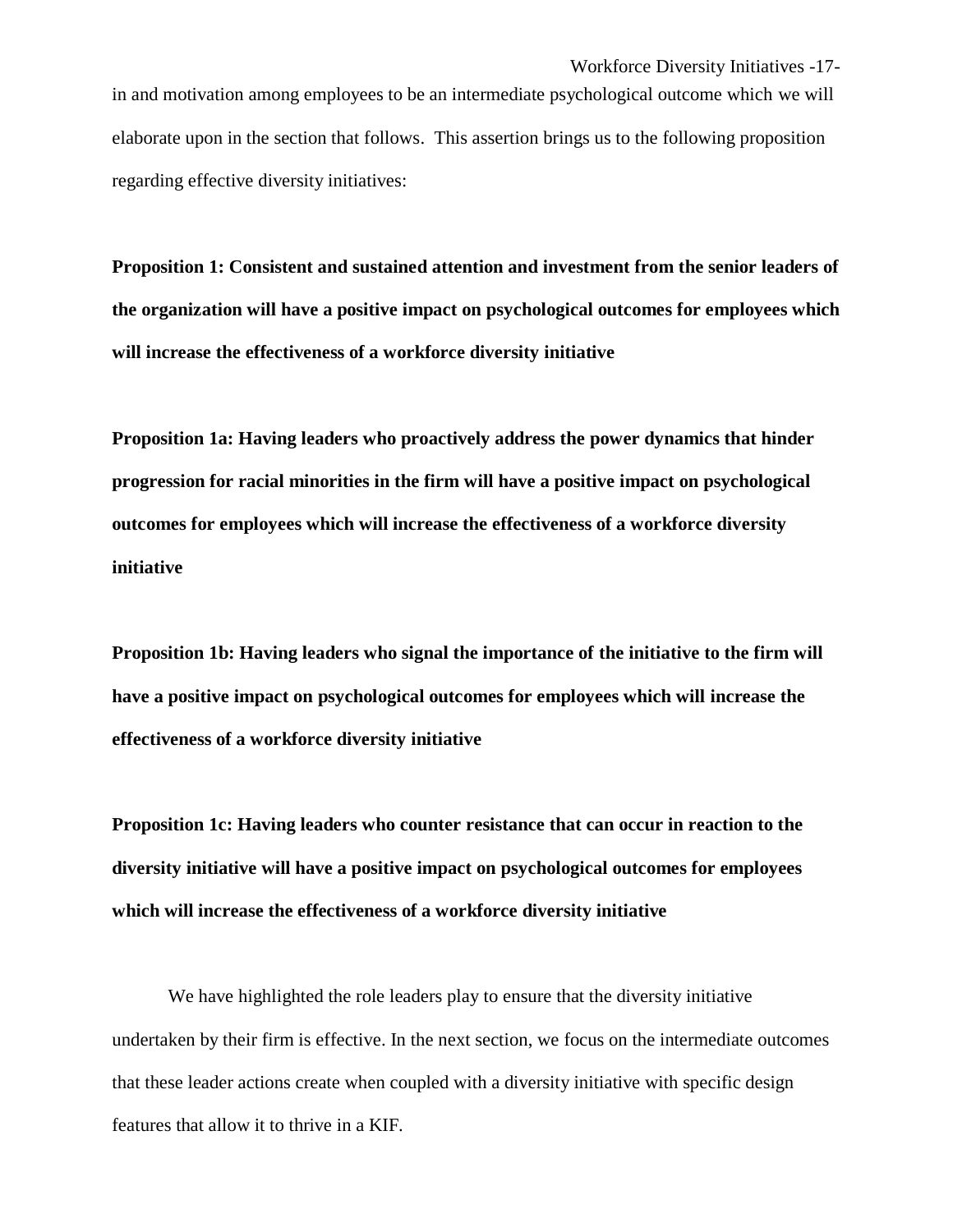#### INTERMEDIATE OUTCOMES OF EFFECTIVE DIVERSITY INITIATIVES

There are critical intermediate outcomes that account for the relationship between the actions a leader takes to establish a diversity initiative and the initiative's effectiveness, and thus help explain why organizations that receive consistent and sustained attention from their leaders and incorporate key design features into their initiatives are able to achieve sustained success in their diversity initiatives. Specifically, we argue that psychological, behavioral, and relational outcomes mediate the effects of leader actions on a diversity initiative's effectiveness.

## *Psychological Outcomes*

In proposition 1, we highlighted the importance of leaders investing in the diversity initiative and giving it sustained attention. Leadership commitment helps to signal the importance of the initiative and links the initiative to organizational objectives. We argue that this commitment creates the psychological outcome of motivating individuals in KIFs to participate the diversity initiative. From a psychological standpoint, it is important that employees feel a sense of motivation and personal commitment to accomplish the goal that the diversity initiative is intended to achieve as this motivation can contribute to the diversity initiative's effectiveness on a variety of dimensions.

First, motivating and engaging employees in diversity efforts can create a sense of empowerment and ownership for the initiative at all hierarchical levels (Guinier & Torres, 2002). This empowerment is critical given that implicit in the barriers are embedded hierarchies of privilege in organizations. Guinier and Torres (2002) therefore suggest that through innovative power sharing and democratic engagement, these barriers can be more effectively addressed. Enlisting those of differing ethnic, racial, and gender backgrounds to tackle the process of increasing diversity can be thought of as a methodology that facilitates the process of diagnosing barriers and collectively organizing to address these barriers. Furthermore, it has been suggested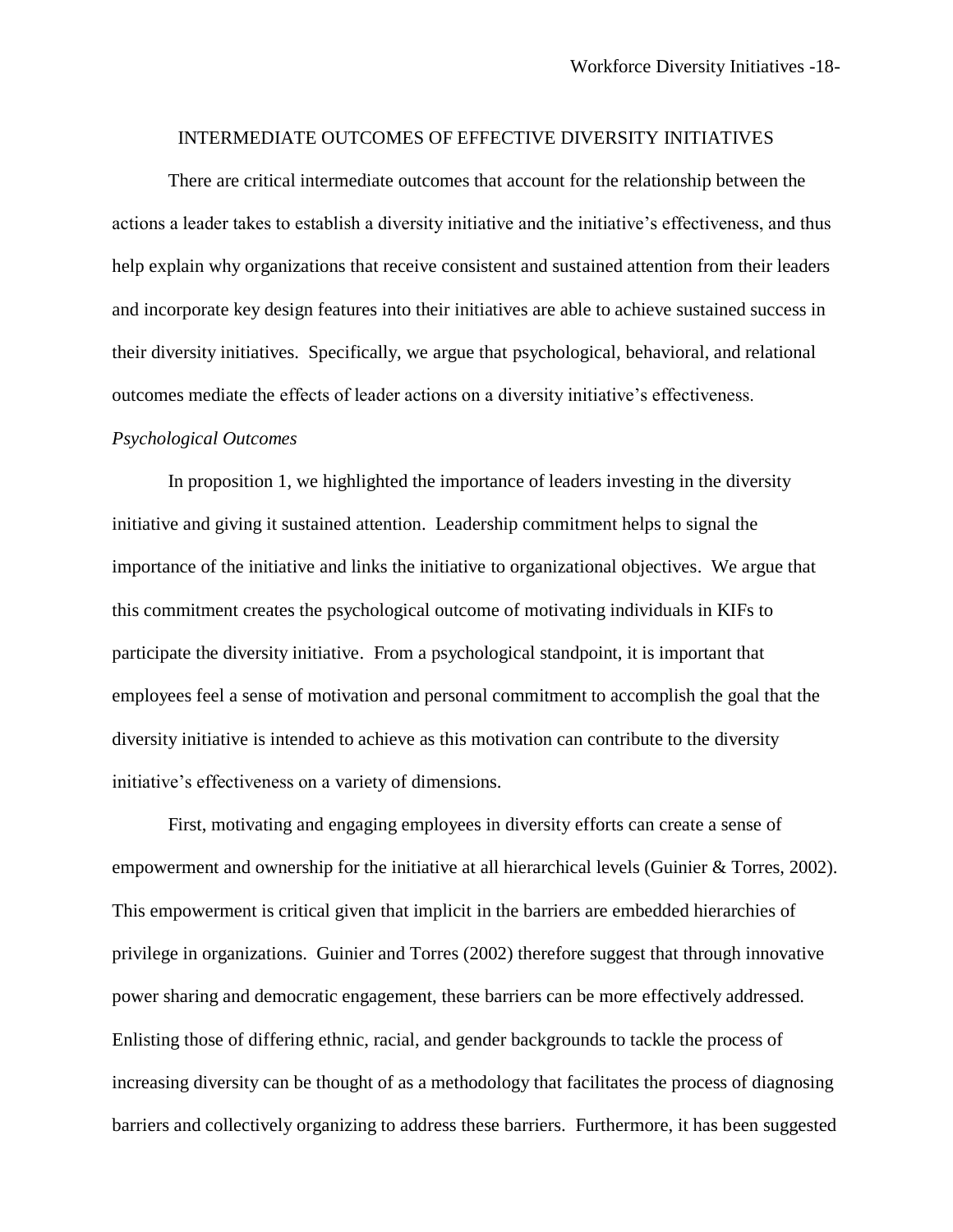Workforce Diversity Initiatives -19-

that organizations are able to better reap the benefits of demographic diversity by creating a sense of collectivism (Chatman, Polzer, Barsade, & Neale, 1998). Therefore, organizations that engage the employee base in the diversity initiative by utilizing partnerships and positioning the initiative as a collective effort, in which employees should behave in accordance, will be more likely to have an effective diversity initiative. Multiple partnership mechanisms symbolize support for the initiative, allow innovations to arise in the initiative as various individual and cultural perspectives are incorporated into the initiative, and create a sense of empowerment and ownership for the initiative, all of which contribute to a diversity initiative's effectiveness.

Second, we contend that employee buy-in, motivation, and involvement in the diversity initiative create what we will refer to as a "Diversity Consciousness" among employees. "Diversity Consciousness" can be defined as the act by which individuals (or an aggregate of individuals) apply a diversity perspective or lens to thoughts, feelings, and actions. In the context of organizations, diversity consciousness can be thought of as a psychology of race in an individual's mind that motivates the individual to facilitate the organization becoming more diverse and enables successful relationships across lines of difference. There is a spectrum of diversity consciousness that an individual can possess. At the most basic level is a general awareness that race can influence organizational dynamics; that organizations privilege some groups over others which can influence individuals' experiences in the firm. At the extreme end of diversity consciousness is the idea that diversity is a valuable resource that organizations can use primarily to rethink and reconfigure their primary tasks. This perspective assumes that cultural differences result in diverse life experiences, knowledge, and insights among organizational members which informs alternative views about the work content and how to best accomplish the work at hand.

This concept of diversity consciousness is aligned with research on racial identity development. Racial identity development describes an individual's psychological development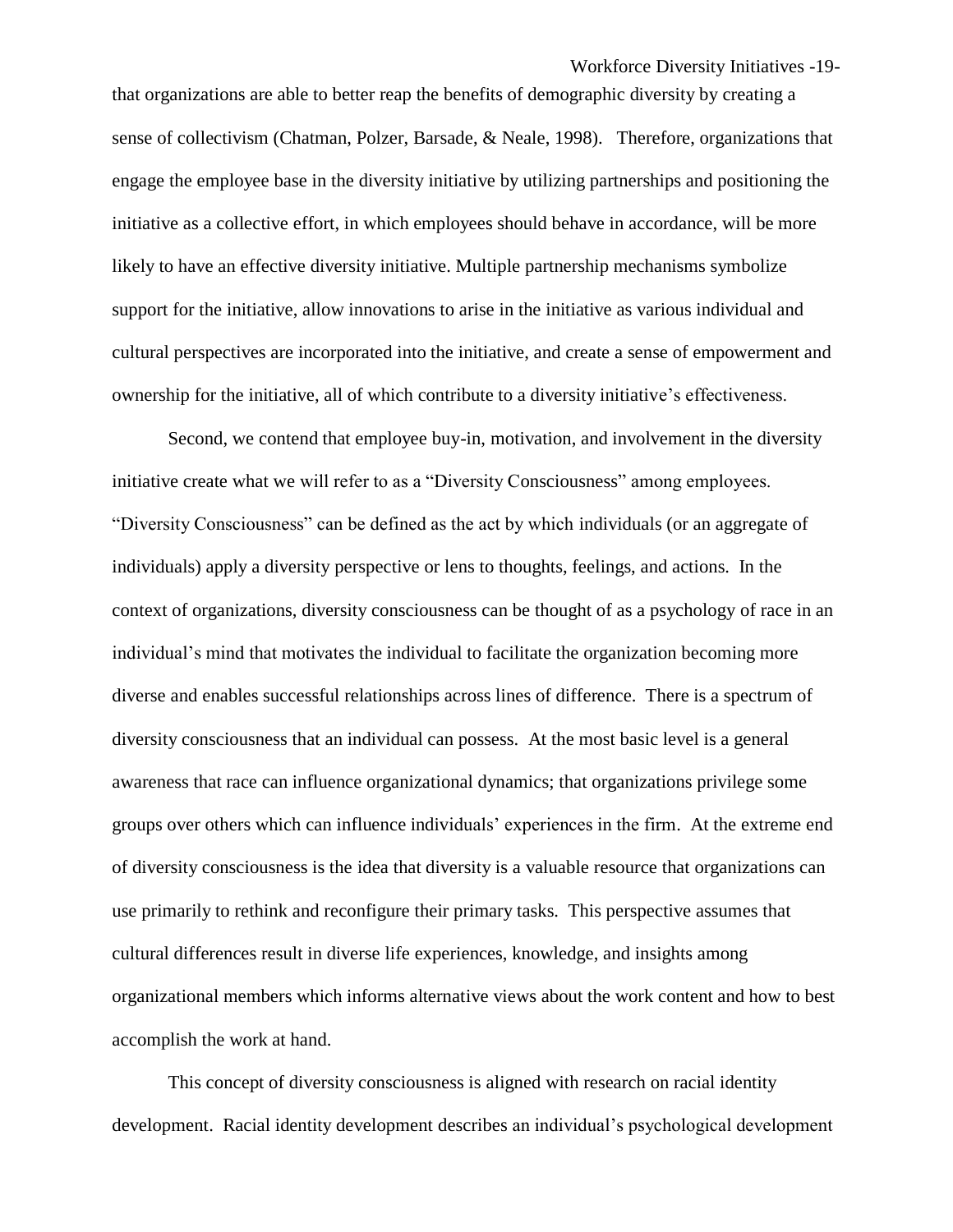Workforce Diversity Initiatives -20 in response to their environment (Helms, 1984, 1995). Racial identity development has typically been thought of as a staged process through which individuals progress to develop attitudes and beliefs toward their own racial groups and other groups (Rowe, Bennett & Atkinson, 1994). Some research has suggested that since upper management positions in American companies tend to be dominated by majority group members, white managers with higher racial identity development may be more effective in creating a work environment in which differences are valued (Thomas, 1993). Likewise, we suggest that as diversity consciousness becomes heightened among individuals in an organization, the greater the likelihood that these individuals will engage in actions that facilitate the organization being more diverse. This idea of diversity consciousness is also consistent with research on diversity perspectives in workgroups (Ely  $\&$ Thomas, 2001). Just as an individuals' diversity perspective can dictate the actions they will engage in with regard to diversifying their organizations, some studies have found that the perspective on diversity held by workgroups can not only influence how tensions related to diversity are managed, but can also have implications for workgroup performance and team member functioning, with specific perspectives (i.e. integration-and-learning perspective vs. access-and-legitimacy or discrimination-and-fairness perspectives) enhancing the likelihood of a workgroup achieving sustained benefits from diversity (Ely & Thomas, 2001).

We contend that the three key psychological outcomes we have highlighted: 1)employee motivation, 2) employee buy-in, and 3) diversity consciousness, mediate the relationship between leader actions and the effectiveness of a diversity initiative as they can dictate the behavioral outcomes and relational outcomes that can ensue from a diversity initiative. Just as employee motivation and buy-in are beneficial to the long term effectiveness of a diversity initiative, as they can enhance the collective sense of ownership for the initiative's success, the level of diversity consciousness that an individual in a KIF possesses, coupled with the degree of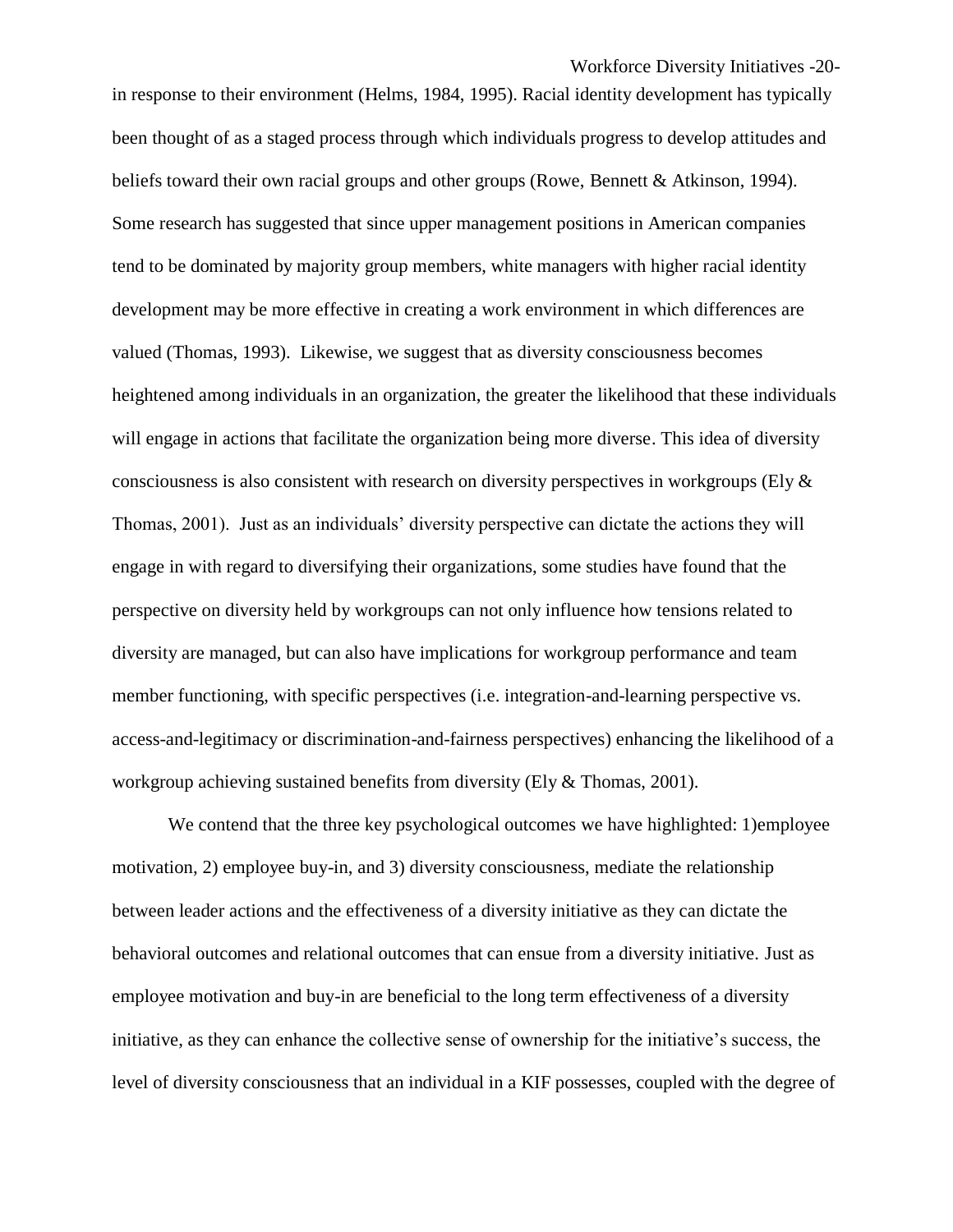influence that they have over organizational outcomes can have a profound effect on the success of a diversity initiative.

Of these three key psychological outcomes we have highlighted, we believe diversity consciousness may have the largest influence on the behavioral and relational outcomes that ensue from leader actions. From a relational standpoint, we know that individuals come to crossrace relationships with established perspectives about race relations that include attitudes toward other racial groups, orientation toward their own racial group and racial identity, and assumptions about the best way to address race related matters (Thomas, 1993). Thus the level of diversity consciousness held by those in partnerships with minorities can affect the way they manage these cross-race relationships and can dictate the type of relationship that will develop. We assert that individuals with a heightened level of diversity consciousness may be better able to capitalize on diverse opinions and alternative perspectives presented to them through the cross-race relationships they develop which can affect the actions they take to facilitate the diversity initiative's effectiveness. These individuals can better capitalize on cross-cultural learning and enact this learning through diversity consciousness actions, a critical behavioral outcome, which can enhance the effectiveness of the diversity initiative.

## *Behavioral Outcomes*

Diversity consciousness can manifest itself in behavioral outcomes, which we refer to as diversity conscious actions, that are undertaken by minorities and non-minorities in an effort to support the diversity initiative. Using the example of professional service firms, both recruiting and retention practices in professional service firms rely heavily on employees to implement and execute them. Employees tend to recruit and attract newcomers from their alma maters and elsewhere to these organizations (Thomas & Wise, 1999), and due to the apprenticeship nature of the work, retention can partially be attributed to mentoring and training that is received by junior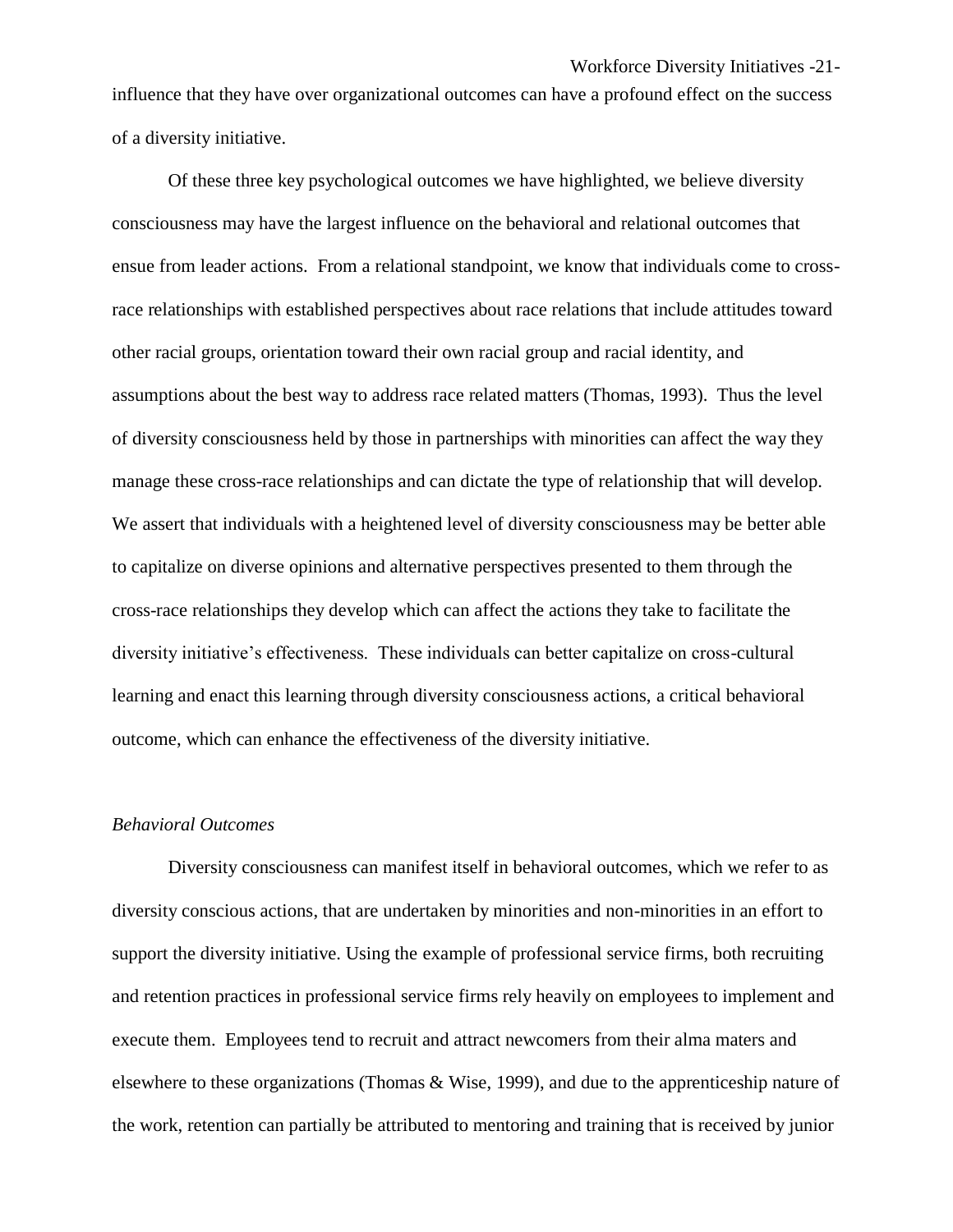level employees from senior level employees (Lorsch & Tierney, 2002; Maister, 1997; Wilkins & Gulati, 1996).

Since employees are already actively involved in the recruiting and retention processes in these firms, there are a variety of diversity consciousness actions that employees can engage in to facilitate the recruiting and retention of minorities. Diversity consciousness actions can occur at various levels of the organization and to varying degrees. For instance, diversity consciousness actions can involve widespread participation in activities such as minority-focused recruiting events, involvement of senior level executives in mentoring and retention activities, and broadbased involvement in the development and implementation of the diversity strategy. We argue that the more engaged employees are in the diversity initiative, the more opportunities they will have to engage in diversity consciousness actions that will facilitate the process of spotting and grooming high potential minority employees. By engaging the broad employee base in the initiative, more individuals become participants in the initiative which makes it more likely that the initiative will not fall by the wayside and will remain a priority within the firm. Furthermore, the more constituents that are involved in addressing the challenges associated with increasing diversity, the greater the likelihood that the initiative will be effective.

## *Relational Outcomes*

Diversity consciousness and the actions that ensue from this consciousness set the stage for critical relational outcomes. Using the example of the diversity consciousness action of involving senior level executives in mentoring and retention activities, one of the key benefits of these partnerships is that they stimulate interaction across different groups which can have a positive influence on firm culture. Ridgeway and Correll (2000) argue that it is these social interactions and interventions between different sexes (and presumably different races) that help modify cultural beliefs about dissimilar others.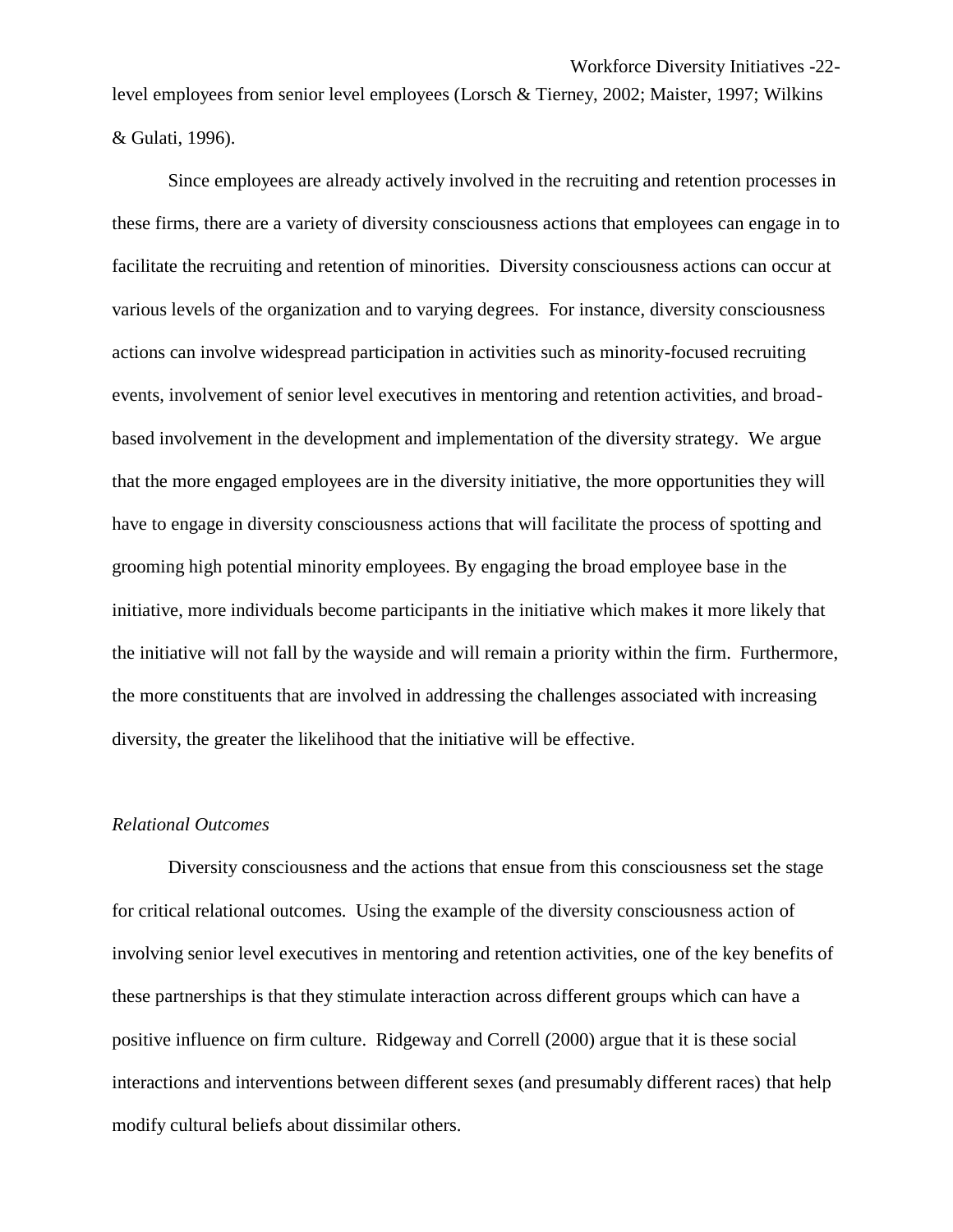It is well-known that the relationships that are the easiest to develop, maintain, and gain comfort from are those in which the members share common identity characteristics and similar backgrounds (Tajfel & Turner, 1979). Consistent with this premise, several researchers have found that cross-race interactions can engender feelings of anxiety and discomfort (Blascovich, Mendes, Hunter, Lickel, & Kowaii-Bell, 2001; Crocker, Major, & Steele, 1998; Plant & Devine, 2003; Shelton, Richeson, & Salvatore, 2005; Stephan & Stephan, 1985; 2000). A variety of explanations have been proposed that highlight the sources of anxiety in cross-race relationships, among which include: the desire to avoid appearing prejudiced, (Plant & Devine, 1998; Dunton & Fazio, 1997; Gaertner & Dovidio, 1986), the threat of rejection in intergroup encounters (Stephan & Stephan, 1985; Tropp, 2003; Vorauer, Hunter, Main, & Roy, 2000), and minimal experience interacting with individuals of different races (Plant & Devine, 2003; Stephan & Stephan, 1985). What diversity consciousness actions, such as involving senior level executives in mentoring and retention activities, do is create the potential for high quality cross-race relationships to be developed.

By high quality cross-race relationships, we refer to cross-race relationships characterized by emotional weight, reciprocity, and trust (Graen & Uhl-Bien, 1995; Granovetter, 1973; Higgins & Kram, 2001). High quality cross-race relationships are beneficial for two reasons: first, relative to low quality cross-race relationships, these relationships enable individuals to focus on producing beneficial organizational outcomes rather than on managing the tensions that often arise when working across differences; second, relative to high quality same-race relationships, these relationships engender cultural competencies that increase individuals' ability to work effectively with culturally diverse populations (Davidson & James, 2006). Furthermore, relationships, if managed effectively, have been found to promote more effective work outcomes and can result in beneficial psychological outcomes for individuals. High quality relationships can foster information sharing (Gersick, Bartunek, & Dutton, 2000; Ibarra, 1992);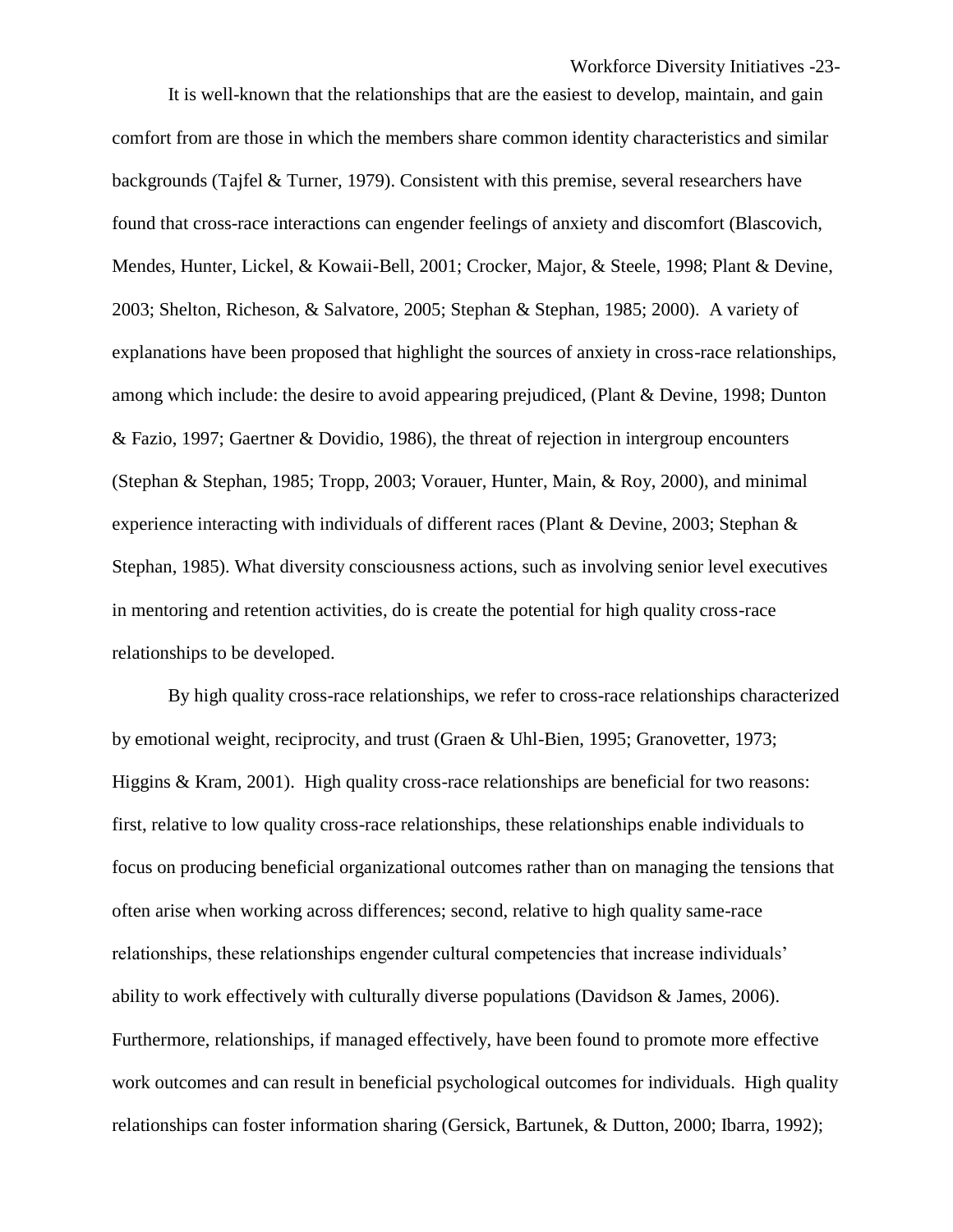Workforce Diversity Initiatives -24 enhance collaboration in completing organizational tasks (Ancona & Caldwell, 1992); facilitate the acquisition of career resources (Kram, 1988; Ragins, 1997; Thomas & Gabarro, 1999); and stimulate physical and emotional well-being (Kirmeyer & Lin, 1987; Krackhardt & Kilduff, 1990; Totterdell, Spelten, Smith, & Barton, 1995). Thus, in the context of workforce diversity initiatives, the development of cross race relationships, established through partnerships and other mechanisms, can result in beneficial relational and psychological outcomes that can influence the diversity initiative's effectiveness.

In sum, the psychological, behavioral, and relational outcomes that emerge from having a diversity initiative that is supported by the leader and strengthened through essential design features serve as mediators which position the diversity initiative to be effective in the long term. These intermediate outcomes stem from active engagement by the employee base in the diversity initiative which not only serves the purpose of empowering the employee base and creating a sense of collective action, but also stimulates the structural, cultural, and behavioral changes that are necessary for a diversity initiative to achieve sustained success. These outcomes are in essence the building blocks of having a firm climate that is supportive of workforce diversity, which is a critical driver of a diversity initiative's effectiveness.

In the next section, we focus on the attributes that a diversity initiative must possess in order to thrive in a KIF. We highlight the ways in which leader actions and diversity initiative attributes work in concert to create the aforementioned intermediate outcomes that can augment the effectiveness of workforce diversity initiatives.

## ATTRIBUTES OF EFFECTIVE WORKFORCE DIVERSITY INITIATIVES

We assert that there are five core attributes  $-$  design features  $-$  that workforce diversity initiatives must possess in order to be effective. Workforce diversity initiatives must: a) reflect a well articulated firm-wide diversity strategy, b) have imbedded supplemental developmental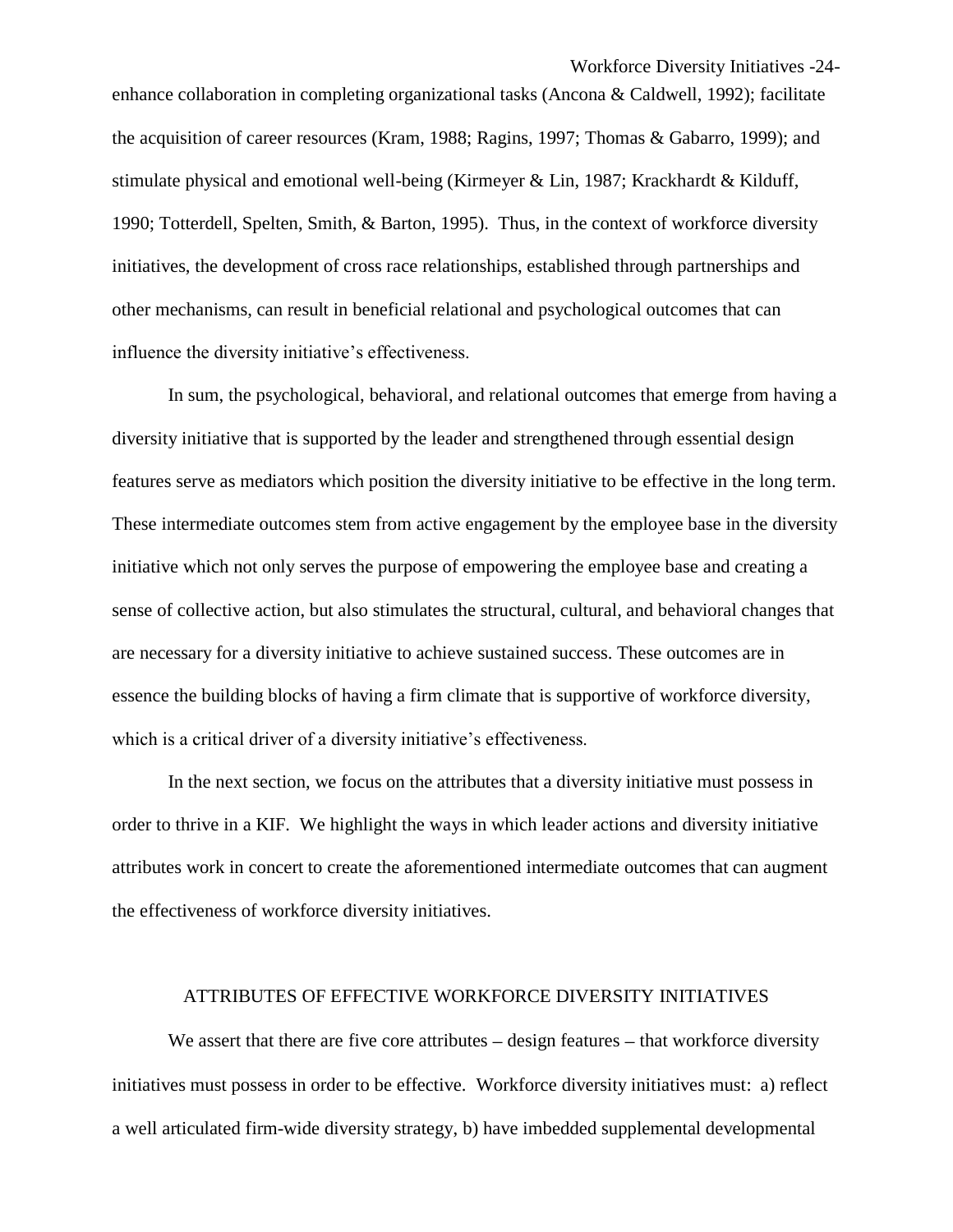structures for underrepresented minorities, c) include partnerships between minorities and nonminorities, d) be well-integrated within existing organizational practices and processes, and e) have organizational structures in place that assign responsibility and monitor the progress of the diversity initiative.

#### *Well-Articulated Diversity Strategy*

Given that legitimatization of the diversity initiative is one way in which leaders can offer support for the initiative, it becomes important to examine the ways in which legitimization takes shape in diversity initiatives. Several empirical studies of minorities in corporate America, have highlighted that communication of the diversity effort as congruent with the organization's core values and goals can help to legitimate the organization's efforts to increase diversity (Thomas, 2004; Thomas & Gabarro, 1999). In addition, these studies suggest that leaders should articulate the ways in which the diversity strategy relates to the company's vision, mission, business imperatives, or values. One might argue that this goal can be achieved through having a wellarticulated and widely bought into diversity strategy.

Organizational research has highlighted the benefits of having a clear and well-articulated strategy that informs organizational action and helps accomplish the goals that the organization has set out to achieve (Porter, 1996; Tushman & O'Reilly, 1997). In the context of diversity initiatives, having a well-articulated strategy should translate into having a strategy surrounding the diversity initiative that highlights its purpose and significance for the organization. By clearly articulating this purpose and significance, employees can have a better understanding of the critical nature of the initiative to the organization, resulting in the psychological outcome of greater buy-in for the initiative and the behavioral outcome of greater participation and employee involvement in the initiative, all of which can ultimately influence the effectiveness of the initiative. This assertion leads to the following proposition: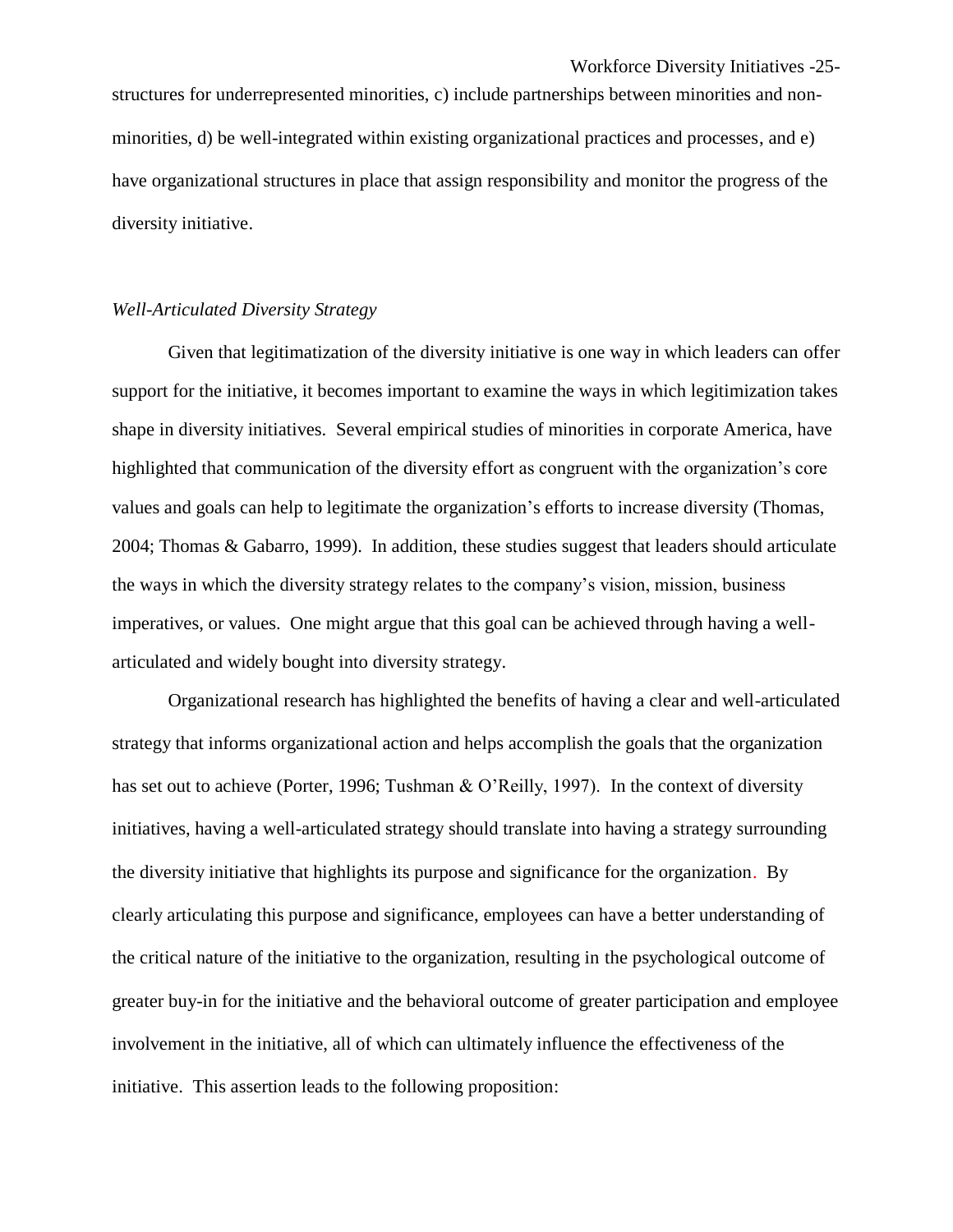**Proposition 2: Having a clear diversity strategy within the firm will have a positive impact on psychological and behavioral outcomes for employees which increase the effectiveness of a workforce diversity initiative**

## *Partnerships Between Minorities and Non-Minorities*

While having a clear diversity strategy is critical to gaining employee buy in, it also important to create mechanisms through which employees can be actively engaged in the diversity initiative. Employee engagement can differ for minority and non-minority populations. Diversity initiatives tend to originate at a grass roots level, as the impetus for these initiatives often emanates from minorities who have experienced the challenges and tensions of being a minority first hand (Thomas & Gabarro, 1999). These individuals are motivated to establish change efforts to address their needs. It therefore becomes important for both minority and nonminority employees to partner in the diversity initiative in order to ensure its effectiveness. Partnerships between minority and non-minority populations involve the development of a network of relationships between key stakeholders in the organization and minority constituents, both of whom share the common goal of increasing diversity within the organization. These partnerships can come in a variety of different forms, including network groups, task forces, and leadership teams.

One partnership mechanism is to have a senior level stakeholder serve as a liaison to minority affiliation organizations. These affiliation organizations give minority employees the opportunity to interact with each other to share information, coach, counsel, and support one another. Establishing a partnership between senior executives and affiliation organizations allows for the minority constituency's interests to be represented at the leadership level and can facilitate the implementation of the diversity initiative.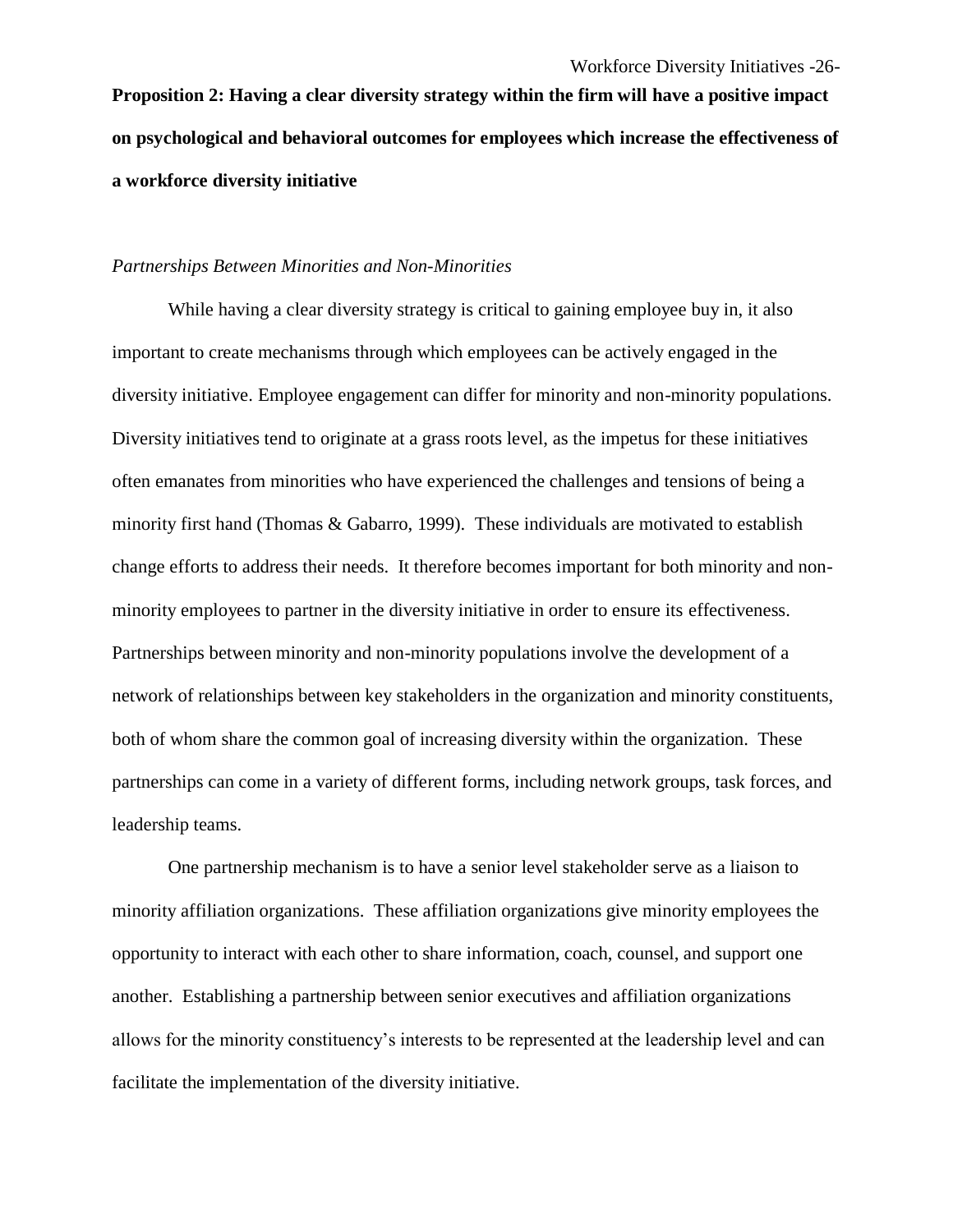A second form of partnership includes engaging task forces that cut across affiliation groups, demographic boundaries, and hierarchical levels (Kalev, Dobbin, & Kelly, 2006; Sturm, 2001). Task forces can be charged with addressing specific issues faced by the different minority constituencies and identifying strategies to address these issues collectively. Again, in this context of task forces it is important for senior levels of leadership to play a partnership role by serving as executive sponsors or diversity champions representing the task force's interests and symbolizing top management's support for diversity efforts.

A third form of partnership can stem from the composition of the organization's leadership team, those individuals that direct the organization and are at the most senior levels of firm management. To the extent that the leadership team itself is comprised of individuals from multiple minority constituencies, the diversity represented on the leadership team and the relationships developed between minority and non-minority leadership team members can serve as a form of partnership that facilitates the diversity effort and the employee engagement required for diversity initiatives to be effective. In addition, diverse individuals who are members of the leadership team can play a unique partnership role with minority constituents by serving as conduits of information and interpreters of management actions to minorities (Thomas & Gabarro, 1999).

Through the establishment of partnerships in the form of task forces, network groups, and leadership teams, collaboration is fostered throughout the organization which can facilitate the implementation of the diversity initiative. Furthermore these partnerships stimulate relational outcomes by creating a formal structure through which cross-race relationships are developed. In turn, these cross-race relationships can stimulate the psychological outcome of diversity consciousness. This assertion is expressed in the following proposition: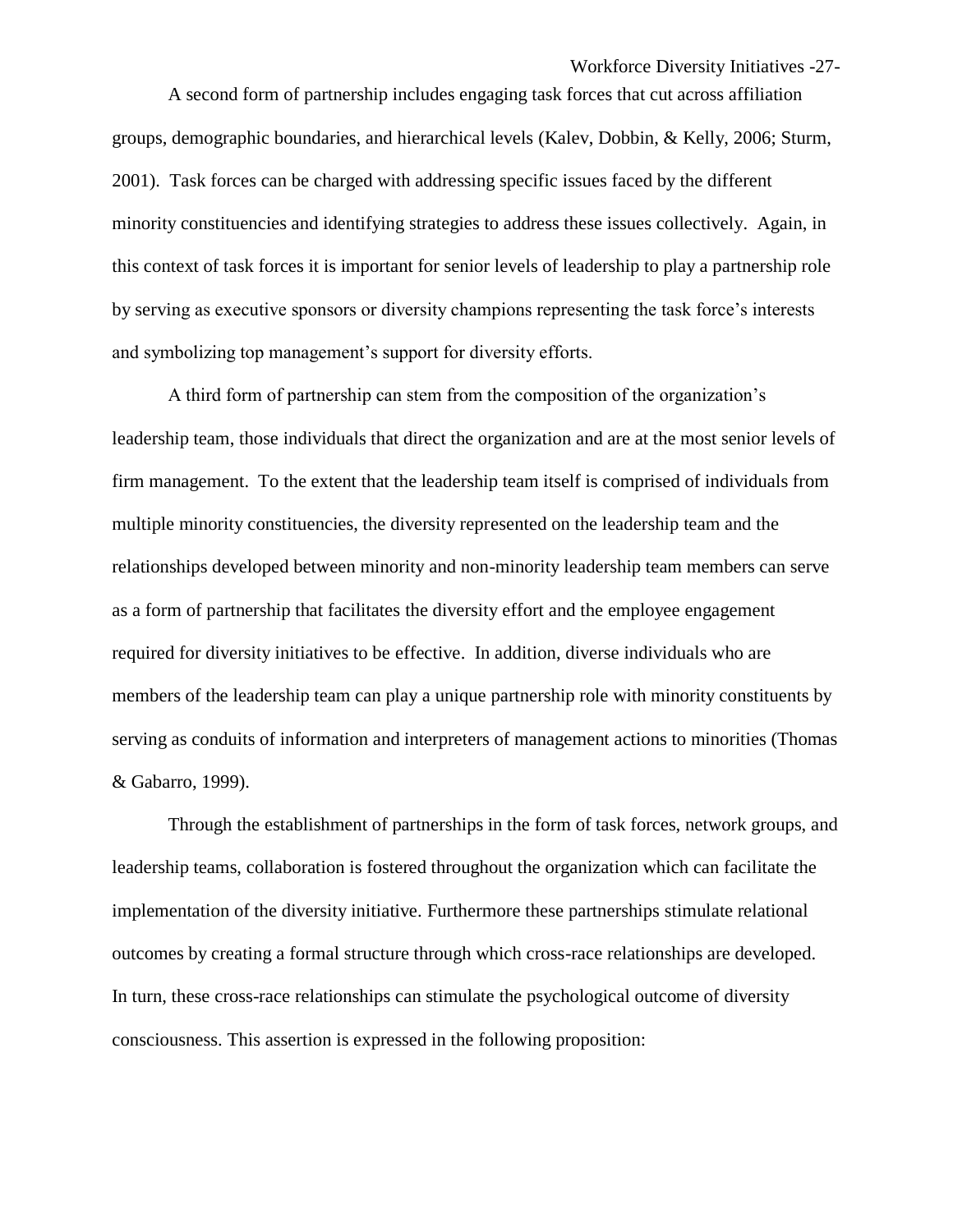**Proposition 3: Having multiple mechanisms of partnership between minorities and nonminorities will have a positive impact on relational outcomes for employees which will increase the effectiveness of a workforce diversity initiative** 

## *Supplemental Developmental Structures for Minorities*

In addition to establishing partnerships between minorities and non-minorities in a KIF, another design feature of a diversity initiative that focuses the organization's attention on underrepresented minority retention and progression is having supplemental developmental structures such as mentoring programs, formal affiliation organizations, informal networks and client assignment monitoring processes, designed specifically for underrepresented minorities that serve as an additional career resource. Executive mentoring can facilitate the attainment of developmental opportunities for underrepresented minorities, serves as a public symbolism of the firm's commitment to increasing diversity, and demonstrates to underrepresented minorities in KIFs that the firm is committed to increasing diversity (Thomas & Gabarro, 1999). In addition, affiliation groups and informal networks serve as a source of information, career advice, and support. Affiliation groups also play an advocacy role with management for underrepresented minorities by surfacing key issues faced by the groups they serve and providing a forum through which these issues can be addressed. Supplemental developmental structures facilitate a diversity initiative's effectiveness by offering underrepresented minorities additional career resources to level the playing field with their white peers. Furthermore these developmental structures stimulate relational outcomes by creating a formal structure through which cross-race relationships are developed. This assertion is expressed in the following proposition: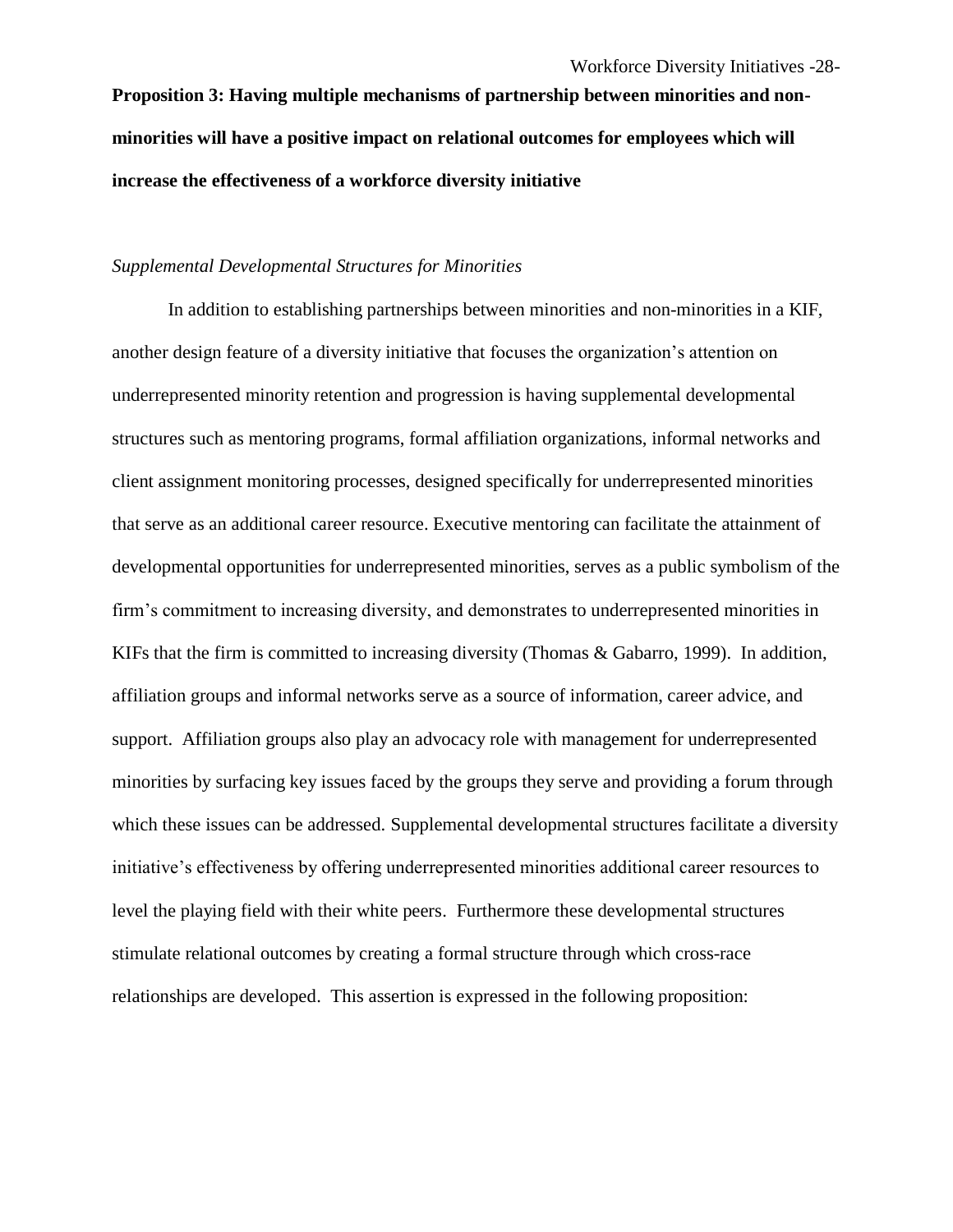**Proposition 4: Embedding supplemental developmental structures for minorities in the workforce diversity initiative will have a positive impact on relational outcomes for employees which will increase the effectiveness of a workforce diversity initiative**

## *Alignment of Management Practices*

A logical progression from establishing partnerships and supplemental development structures for minorities is to align these structures with management practices that accommodate the diversity initiative. Diversity initiatives often focus on recruiting and retaining a particular target market segment (e.g. underrepresented minorities for the purposes of this paper) and both recruiting and retention are typically pre-existing, well-established organizational practices that extend beyond the target group of the diversity initiative. Thus, it can be argued that integrating diversity initiatives into pre-existing practices and aligning these initiatives with pre-existing practices can be beneficial to organizations in implementing diversity initiatives.

While empirical research on diversity has typically looked at structural integration by examining the benefits of integrating minorities into key positions, vertically and horizontally across the organizational hierarchy (Cox, 1994), we suggest that there are benefits to structuring the diversity initiative in a way that is well-integrated within the organization. It is through the integration of management practices that initiatives are prevented from becoming a separate activity within the organization. Incorporating diversity initiatives into core organizational practices can enhance their effectiveness as this integration allows the initiative to become coupled and intertwined with fundamental business practices, preventing the initiative from falling by the wayside.

In addition, this integration stimulates the psychological, behavioral, and relational outcomes which we propose enhance the effectiveness of a diversity initiative. For instance, if we focus on the core management practice of recruiting top talent into KIFs, one way of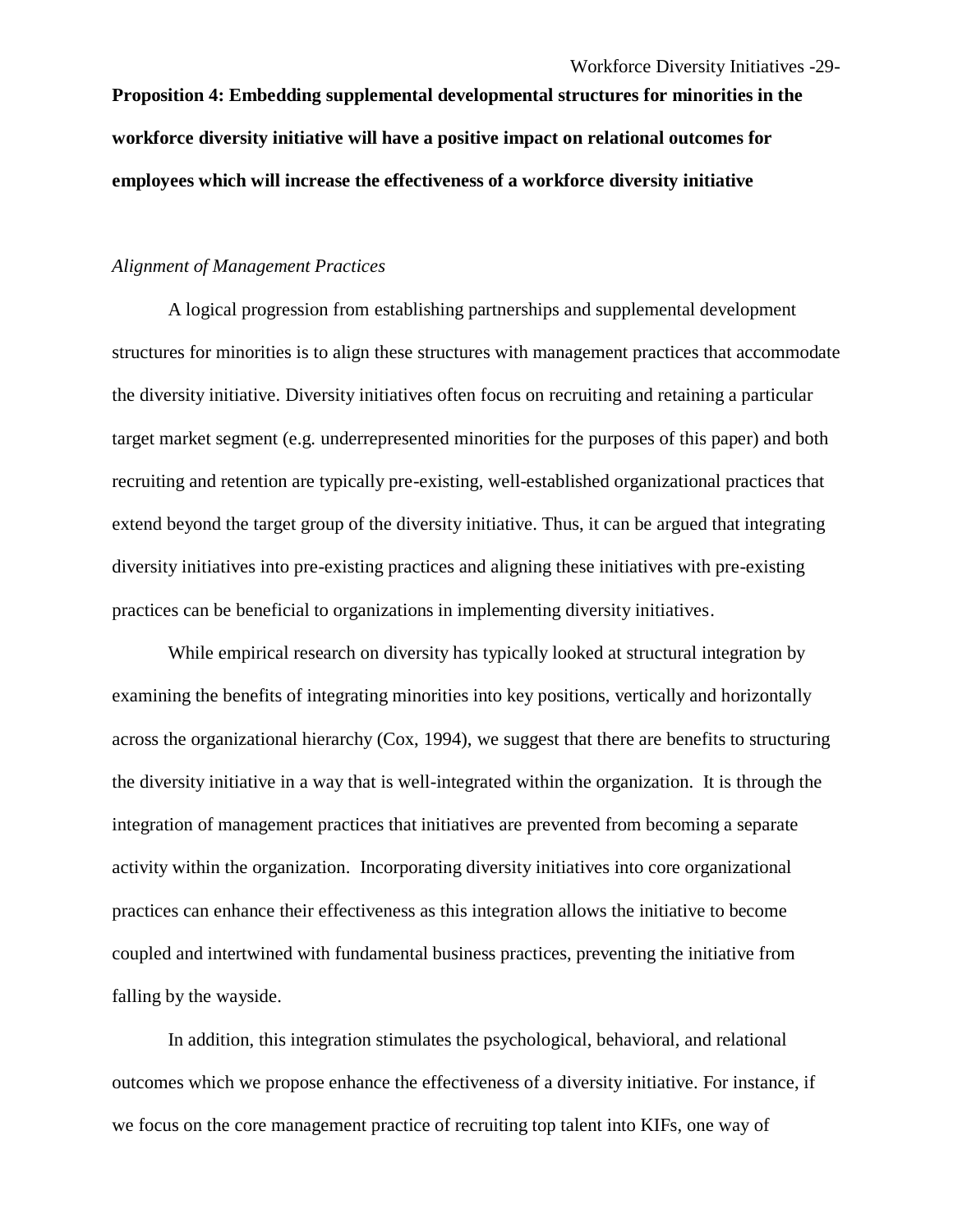Workforce Diversity Initiatives -30-

integrating the diversity initiative into pre-existing recruiting activities is to ensure that all diversity-related recruiting events targeting minorities are included as a core component of the recruiting agenda and are attended by both minorities and non-minorities within the firm. Broadbased participation of minority and non-minority employees in recruiting activities can make the limited pool for talent clearly visible, heightening awareness of the challenges of increasing diversity representation, which we define as a key psychological outcome mediating the effect of leader actions on the effectiveness of a diversity initiative. This heightened awareness of the challenges of recruiting a diverse workforce has the potential to increase the motivation to achieve results, particularly if the diversity initiative has been highlighted by the leader as a key priority within the firm, and can give rise to the behavioral outcome of minorities and nonminorities alike engaging in diversity consciousness actions both during recruiting activities and when onsite at the firm.

Likewise, integrating and aligning the diversity initiative into the core management practice of human capital management in KIFs can precipitate key relational outcomes that can have a profound impact the diversity initiative's effectiveness. One key component of human capital management in KIFs includes attending to the professional development needs of employees, particularly junior professionals with the highest future value to the firm (Lorsch  $\&$ Tierney, 2002). Thus, senior partners must develop relationships with junior employees in an effort to mentor and groom young talent into stars to capitalize on their future value. Establishing partnerships between minorities and non-minorities, as well as creating supplemental developmental structures as discussed in propositions three and four, are one way of aligning the diversity initiative with existing professional development activities. Furthermore, these activities set the foundation for the establishment of cross-race relationships, a key relational outcome that precedes a diversity initiative's effectiveness.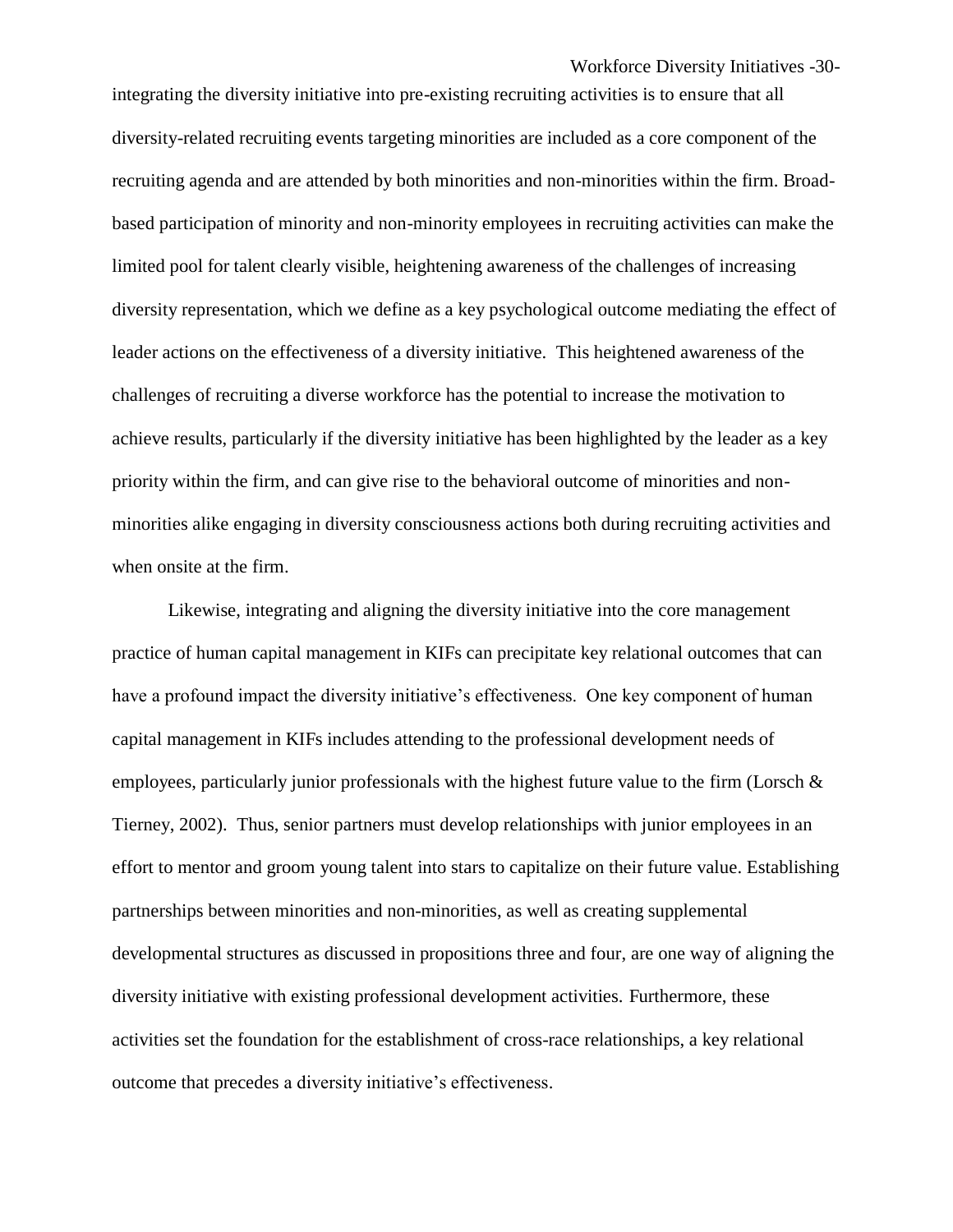These examples help illuminate the ways in which aligning the diversity initiative with existing organizational structures, systems, and processes can moderate leader actions resulting in psychological, behavioral, and relational outcomes that can propel the initiative to success. This premise leads to the following proposition:

**Proposition 5: Integrating and aligning the workforce diversity initiative with core management practices will have a positive impact on psychological, behavioral, and relational outcomes for employees which will increase the effectiveness of a workforce diversity initiative**

#### *Accountability Structures*

In addition to the structural requirement of aligning management practices with the diversity initiative, the effectiveness of a diversity initiative is dependent upon having accountability structures that assign responsibility for the goals of the initiative to key stakeholders in KIFs (Kalev, Dobbin, & Kelly, 2006).

One way of structuring diversity initiatives that can keep them on track and focused is to assign responsibility for the initiative to key stakeholders. Having dedicated staff members or task forces that monitor the success of the diversity initiative, establish metrics to measure the initiative's effectiveness, and create incentives for achieving diversity goals prevents employees in KIFs from balancing managing the initiative with the demands of executing on their revenue generating, client-building activities that are required to progress within the firm (Edelman, 1990; Meyer & Rowan, 1977; Reskin, 2003; Sturm, 2001). Accountability structures facilitate a diversity initiative's effectiveness by establishing responsibility for the initiative so that the initiative does not become a sidelined activity within the firm. In addition, these structures help achieve intermediate psychological and behavioral outcomes as holding specific individuals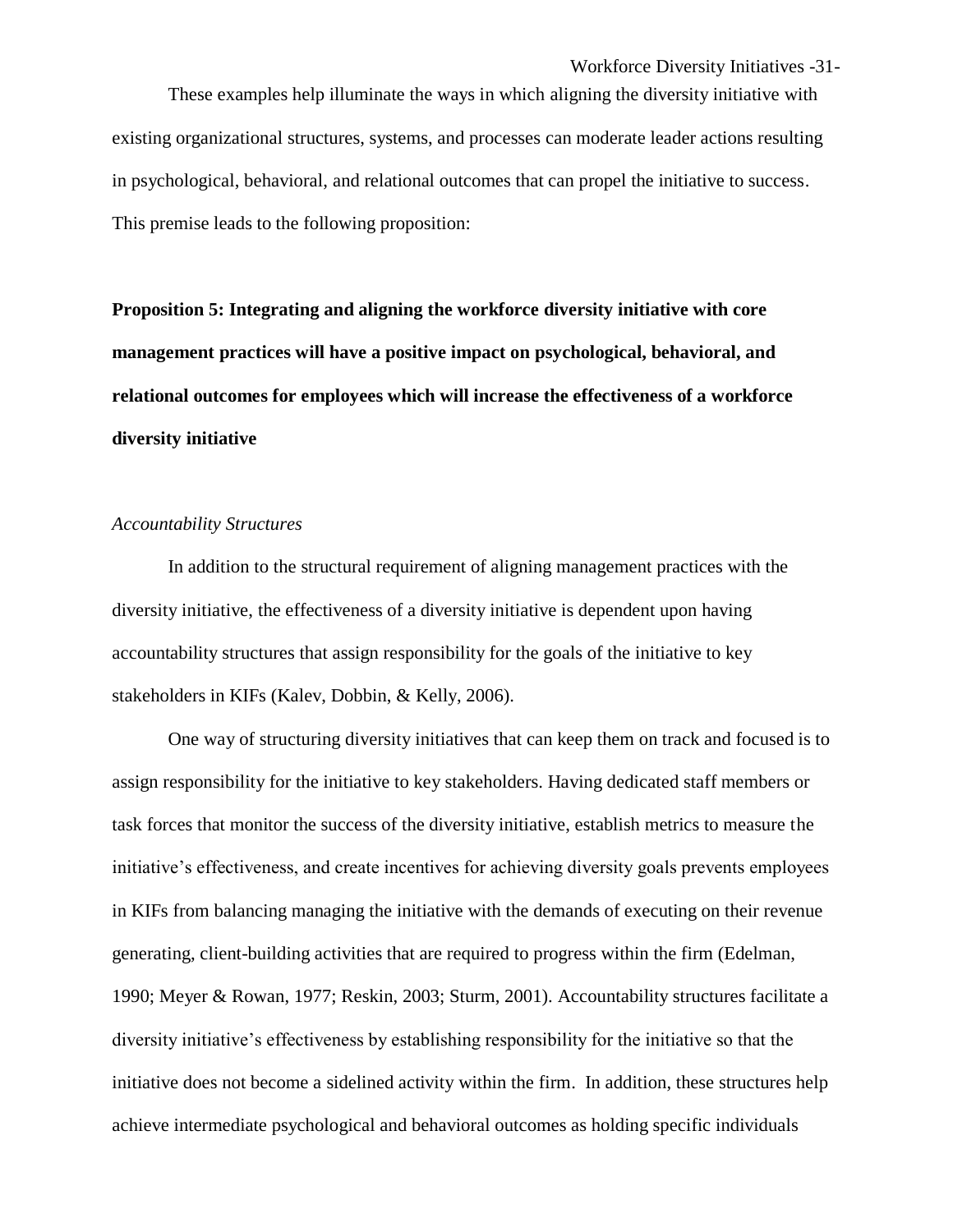accountable for the diversity initiative can increase their motivation to achieve results and from a behavioral standpoint, can increase the likelihood that those individuals responsible for achieving results will engage in diversity consciousness actions, both of which can increase the effectiveness of a diversity initiative. This assertion leads to the following proposition:

**Proposition 6: Establishing accountability structures for the workforce diversity initiative will have a positive impact on psychological and behavioral outcomes for employees which will increase the effectiveness of a workforce diversity initiative**

In this section, we have presented six propositions that focus specifically on the design features of workforce diversity initiatives that can contribute to their effectiveness. We argue that workforce diversity initiatives should reflect a well articulated firm-wide diversity strategy, have imbedded supplemental developmental structures for underrepresented minorities, include partnerships between minorities and non-minorities, be well-integrated within existing organizational practices and processes, and have organizational structures in place that assign responsibility and monitor the progress of the diversity initiative. These attributes moderate leader actions to create intermediary psychological, behavioral, and relational outcomes that can augment the effectiveness of workforce diversity initiatives.

# CONCLUSION AND AGENDA FOR FUTURE RESEARCH ON DIVERSITY INITIATIVES IN ORGANIZATIONS

Our goal in this article was to present a conceptual model of the actions and specific attributes and processes that underlie effective workforce diversity initiatives in KIFs. This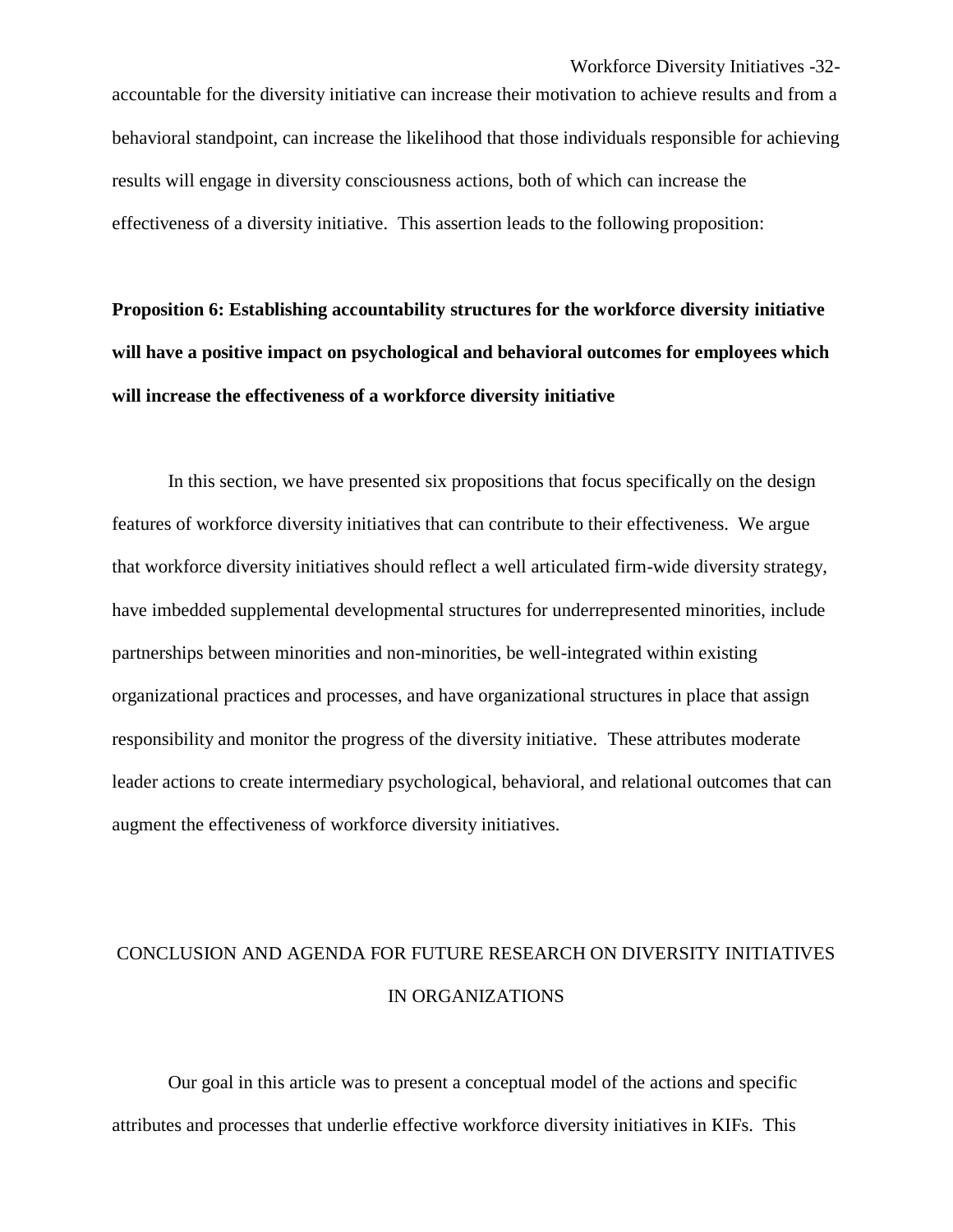Workforce Diversity Initiatives -33-

research offers an important contribution to the literature on diversity in organizations by providing a theoretical perspective on why some diversity initiatives are able to achieve their intended goals of increasing underrepresented minority representation while others are not. While popular literature espouses some theories concerning this topic, academic literature remains devoid of a common understanding of the factors that increase the effectiveness of a workforce diversity initiative. Furthermore, we highlight that each factor presented in our conceptual model is necessary, and cannot operate efficiently on its own if a diversity initiative is to achieve sustained success. Specifically, leader actions must work in conjunction with a welldesigned diversity initiative with specific attributes such that these two factors operate in tandem and feed off one another creating intermediate psychological, behavioral, and relational outcomes that propel the diversity initiative to success.

In this paper, we have laid the foundation for further exploration of workforce diversity initiatives. Future research should be directed at testing and applying the proposed model in KIFs. An example would be a qualitative field study that examines the diversity initiatives of KIFs that vary dramatically in their track records of recruiting and retaining underrepresented minorities. Each diversity initiative would be studied in depth using a variety of methods (e.g. surveys, interviews, observations) in an effort to validate and strengthen the proposed conceptual model.

A second direction is to examine the diversity initiatives of traditional firms. We were intentional in our focus on KIFs since the least progress has been made on increasing diversity in these domains. However, traditional firms also offer a rich context to explore diversity initiatives. Several Fortune 500 firms (e.g. IBM, Verizon, Pepsico, GE) have experienced sustained success in their efforts to recruit and retain a diverse workforce, making these firms exemplars in diversity management and ripe for future empirical research (Thomas, 2004, Catalyst, 2007).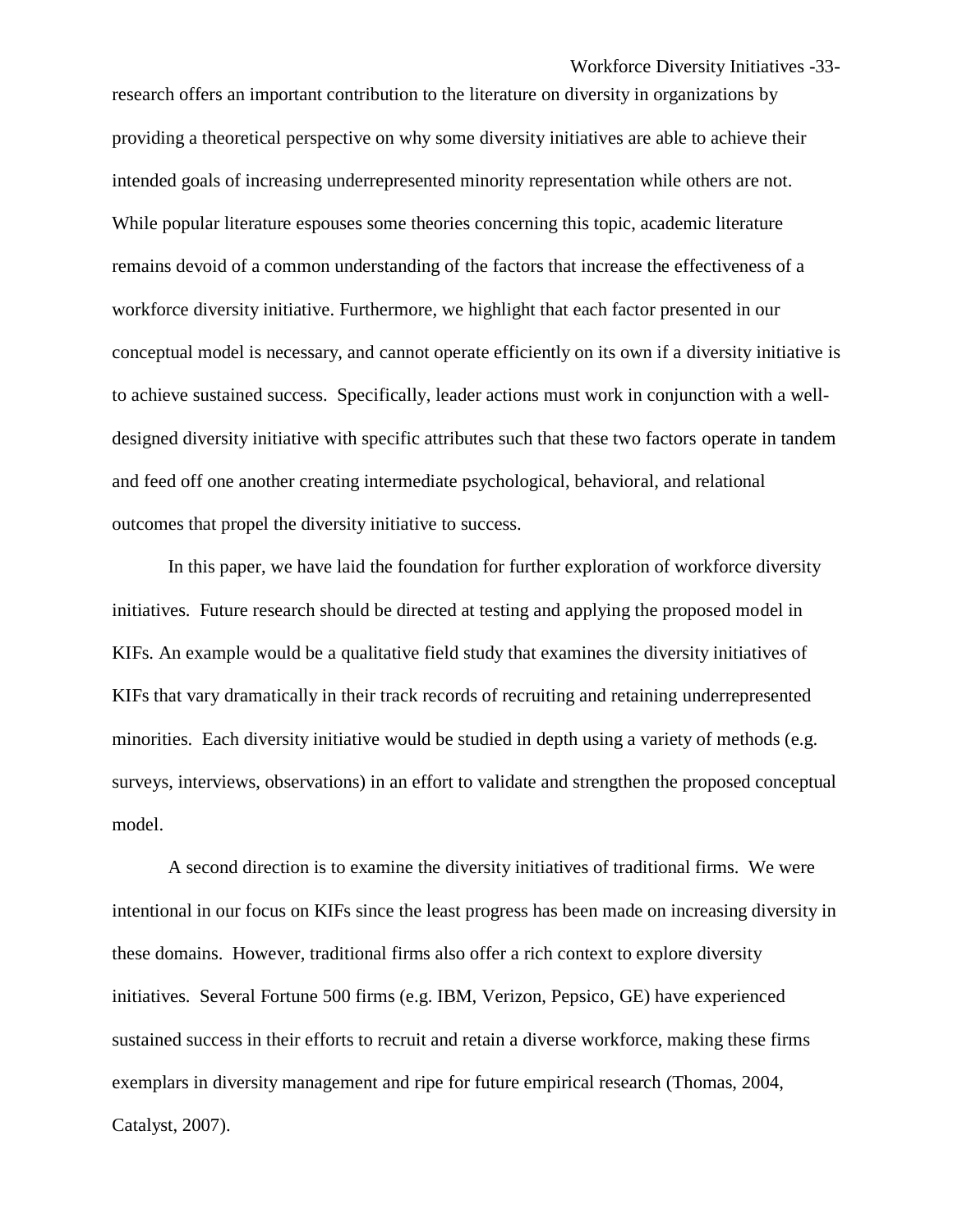Workforce Diversity Initiatives -34-

Third, empirical research on diversity initiatives will not only help validate the conceptual model presented in Figure 1, but will also add a layer of depth to the model. In this paper, we introduce a new construct - diversity consciousness - the act by which individuals (or an aggregate of individuals) apply a diversity perspective or lens to thoughts, feelings, and actions. However, additional conceptual and empirical work will be needed to refine and extend this construct, and to establish construct validity. Additionally, we lack knowledge on the individual, relational, and organizational antecedents for the factors in the model that we propose guide action in KIFs. Given that diversity consciousness operates on a spectrum, is there a particular level of diversity consciousness that the leader must possess which precedes engaging in the actions we propose enhance the effectiveness of a diversity initiative? To what extent does the type of diversity perspective (see Ely  $&$  Thomas, 2001 for a review) that the firm employs help or hinder the effectiveness of its diversity initiative? To what extent are the different elements of the model contingent upon each other? These and other questions must be addressed to build upon this model.

In conclusion, the numerous approaches organizations have taken to promote diversity have yet to yield the desired result of increasing the representation of underrepresented minorities in the workforce. Although the literature on diversity in organizations is large and growing, scholars need to acknowledge that more needs to be done to show evidence of remedies that help accelerate the pace of diversity in the workforce. We hope that our efforts here offer one step in this direction.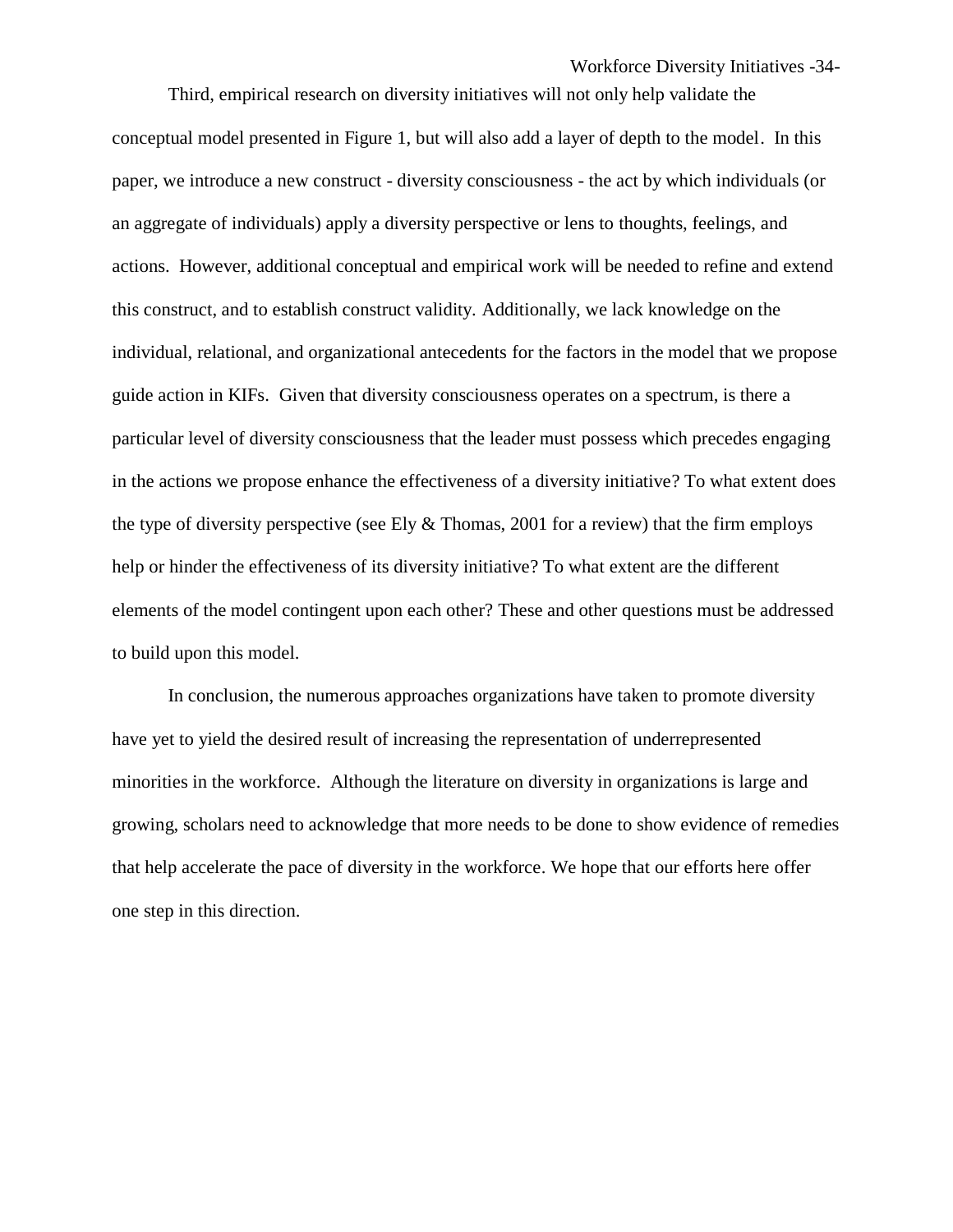#### *References*

Alvesson, M. 2004. Knowledge work and knowledge intensive firms: Oxford University Press.

- Ancona, D. G., & Caldwell, D. F. 1992. Demography and design: Predictors of new product team productivity. Organization Science, 3, 321-341.
- Anonymous. 1999. Is progress being made? Diversity in the accounting profession. The CPA Journal, 69(8): 14-20.
- Bartol, K. M. 1978. The sex structuring of organizations: A search for possible causes. Academy of Management Review, 3: 805-815.
- Bertrand, M. & Mullainathan, S. 2004. Are Emily and Greg more employable than Lakisha and Jamal? A field experiment on labor market discrimination. The American Economic Review, 94(4): 991-1013.
- Blascovich, J., Mendes, W. B., Hunter, S. B., Lickel, B., & Kowai-Bell, N. 2001. Perceiver threat in social interactions with stigmatized others. Journal of Personality and Social Psychology, 80, 253-267.
- Brass, D. J. 1985. Men's and women's networks: A study of interaction patterns and influence in an organization. Academy of Management Journal, 28: 518-539.
- Catalyst. 2002. The 2002 Catalyst Census of Women Corporate Officers and Top Earners. New York: Catalyst.
- Catalyst. 2007. Catalyst 20th Anniversary Awards Compendium. New York: Catalyst.
- Chatman, J., Polzer, J. T., Barsade, S., & Neale, M. A. 1998. Being different yet feeling similar: The influence of demographic composition and organizational culture on work processes and outcomes. Administrative Science Quarterly, 43: 749-780.
- Corporate Leadership Council. 2003. Recruiting, retaining, and developing employees. Washington, D.C.: Corporate Executive Board.

Cox, T. 1991. The multicultural organization. Administrative Science Quarterly, 40: 423-443.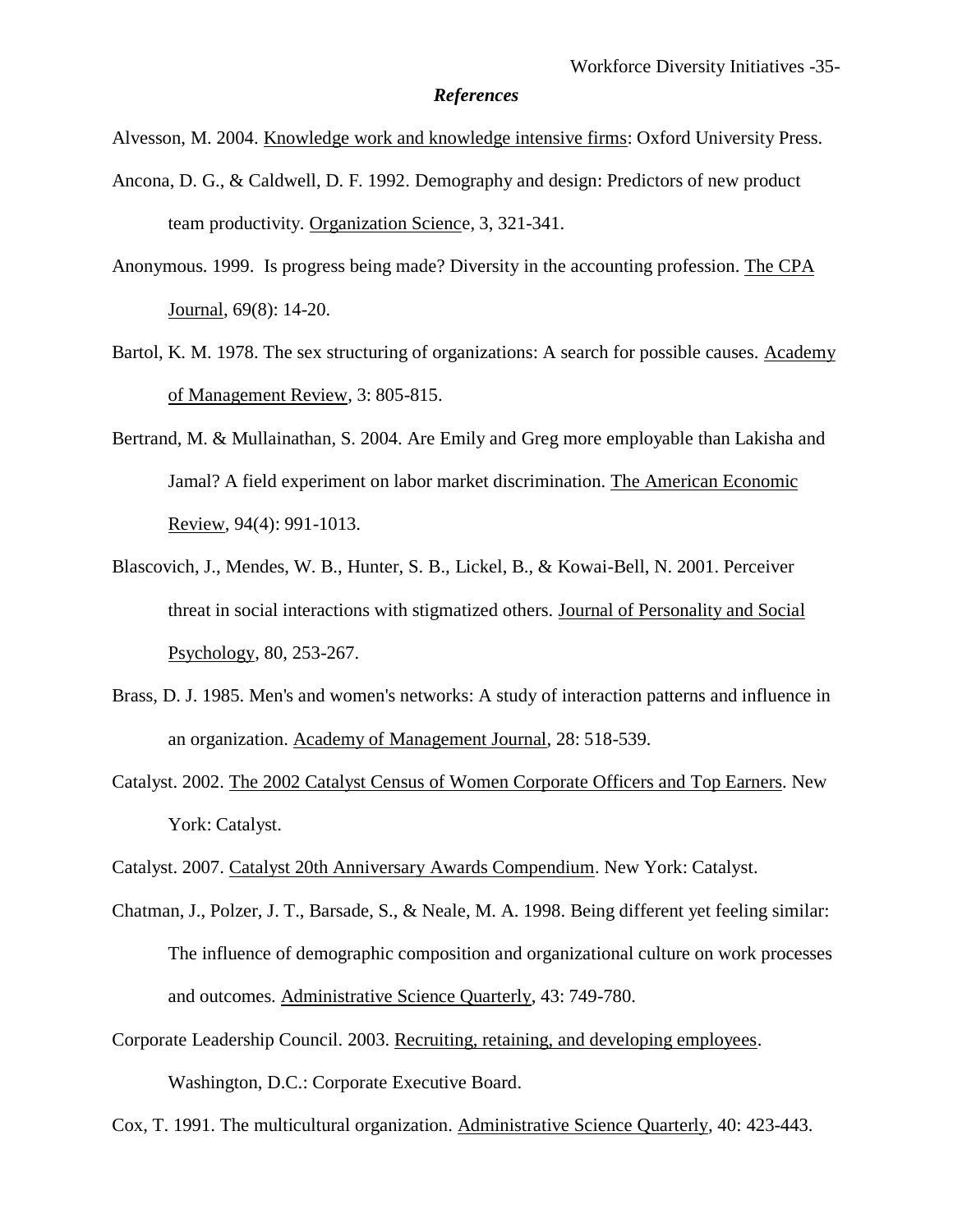- Cox, T. 1994. Cultural diversity in organizations: Theory, research, and practice. San Francisco: Berrett-Koehler.
- Crocker, J., Major, B., Steele, C., Gilbert, D. T., Fiske, S. T., & Lindzey, G. (1998). Social stigma. New York, NY, US: McGraw-Hill.
- Davenport, T. H., Jarvenpaa, S. L., & Beers, M. C. 1996. Improving knowledge work processes. Sloan Management Review, 37(4): 53.
- Davidson, M. N., & James, E. (2006). The engines of positive relationships across difference: Learning and conflict. In J. Dutton & B. R. Ragins (Eds.), Exploring positive relationships at work: Building a theoretical and research foundation. Mahwah, NJ: Lawrence Erlbaum Associates.
- Cole, Yoji. 2007. Dick Parsons to Step Down, 2nd Black CEO to Resign in a Week! DiversityInc, Newark: DiversityInc Media.
- Drucker, P. 1969. The age of discontinuity. New York: Harper and Row.
- Dunton, B. C., & Fazio, R. H. (1997). An individual difference measure of motivation to control prejudiced reactions. Personality and Social Psychology Bulletin, 23(3), 316.
- Edelman, L. B. 1990. Legal environments and organizational governance: The expansion of due process in the American workplace. The American Journal of Sociology, 95(6): 1401.
- Ely, R. J. & Meyerson, D. 2000. Except from theories of gender: A new approach to organizational analysis and change. In B. Staw & R. Sutton (Eds.), Research in organizational behavior. Boston: Harvard Business School Press.
- Ely, R. J. & Thomas, D. A. 2001. Cultural diversity at work: The effects of diversity perspectives on work group processes and outcomes. Administrative Science Quarterly, 46(2): 229- 273.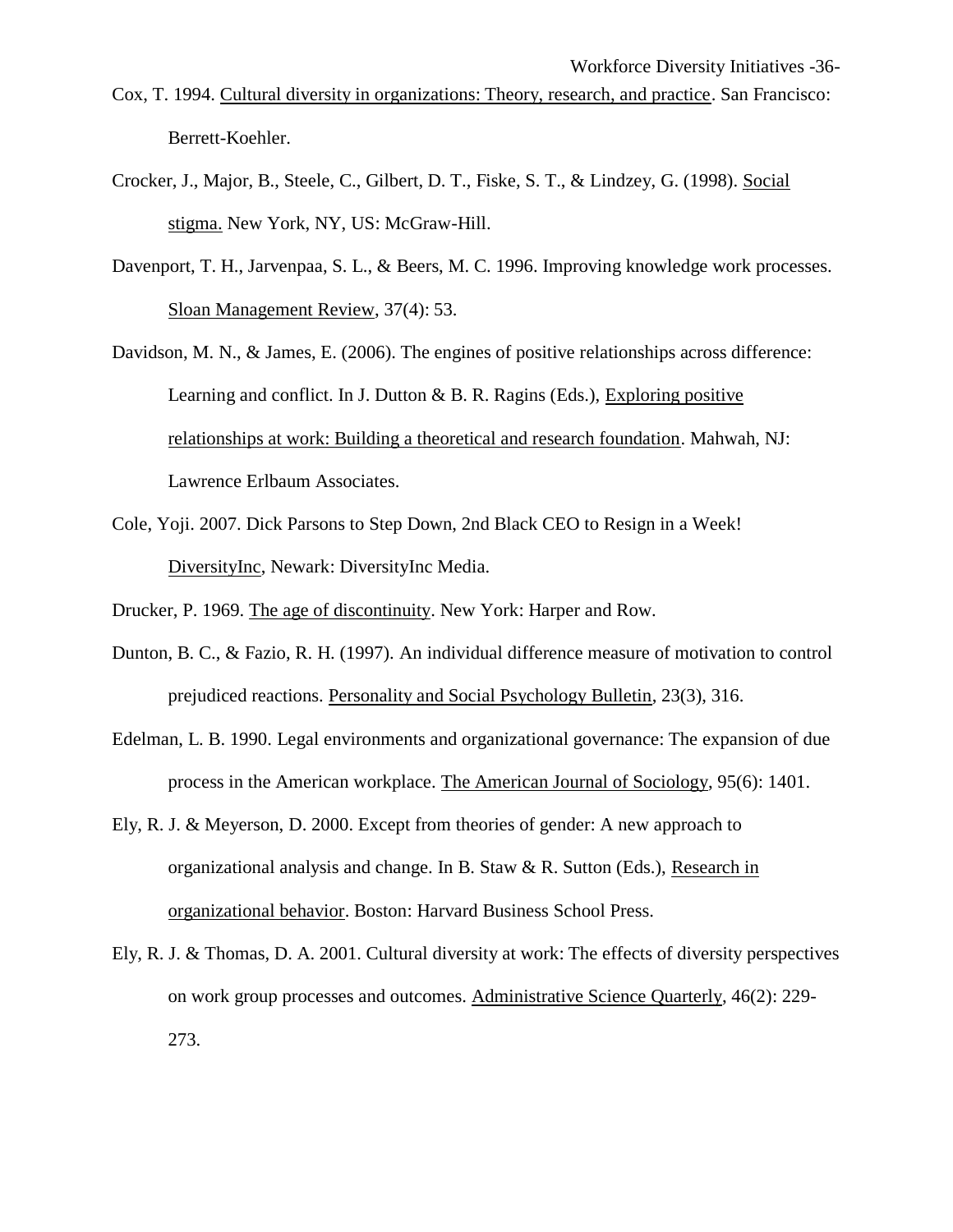- Foley, S., Kidder, D. L., & Powell, G. N. 2002. The perceived glass ceiling and justice perceptions: An investigation of Hispanic law associates. Journal of Management, 28(4): 471.
- Fortune. 2007. The 2007 Fortune 500. New York: Time Inc.
- Gaertner, S. L., & Dovidio, J. F. (1986). The aversive form of racism. San Diego, CA, US: Academic Press.
- Gersick, C., Bartunek, J. M., & Dutton, J. 2000. Learning from academia: The importance of relationships in professional life. Academy of Management Journal, 43(6): 1026.
- Gilbert, J., Carr-Ruffino, N., Ivancevich, J., M., & Lownes-Jackson, M. 2003. An empirical examination of inter-ethnic stereotypes: Comparing Asian American and African American employees. Public Personnel Management, 32(2): 251.
- Giscombe, K. & Mattis, M. 2002. Leveling the playing field for women of color in corporate management. Journal of Business Ethics, 37(1): 103.
- Goldberg, C. B. 2005. Relational demography and similarity-attraction in interview assessments and subsequent offer decisions: Are we missing something? Group and Organization Management, 30(6): 597-625.
- Graen, G. B., & Uhl-Bien, M. (1995). Relationship-based approach to leadership: Development of leader-member exchange (lmx) theory of leadership over 25 years: Applying a multilevel multi-domain perspective. Leadership Quarterly, 6(2), 219.
- Granovetter, M. (1973). The strength of weak ties. American Journal of Sociology, 78, 1360- 1380.
- Graves, L. M. & Powell, G. N. 1995. The effect of sex similarity on recruiters' evaluations of actual applicants: A test of the similarity-attraction paradigm. Personnel Psychology, 48(1): 85-98.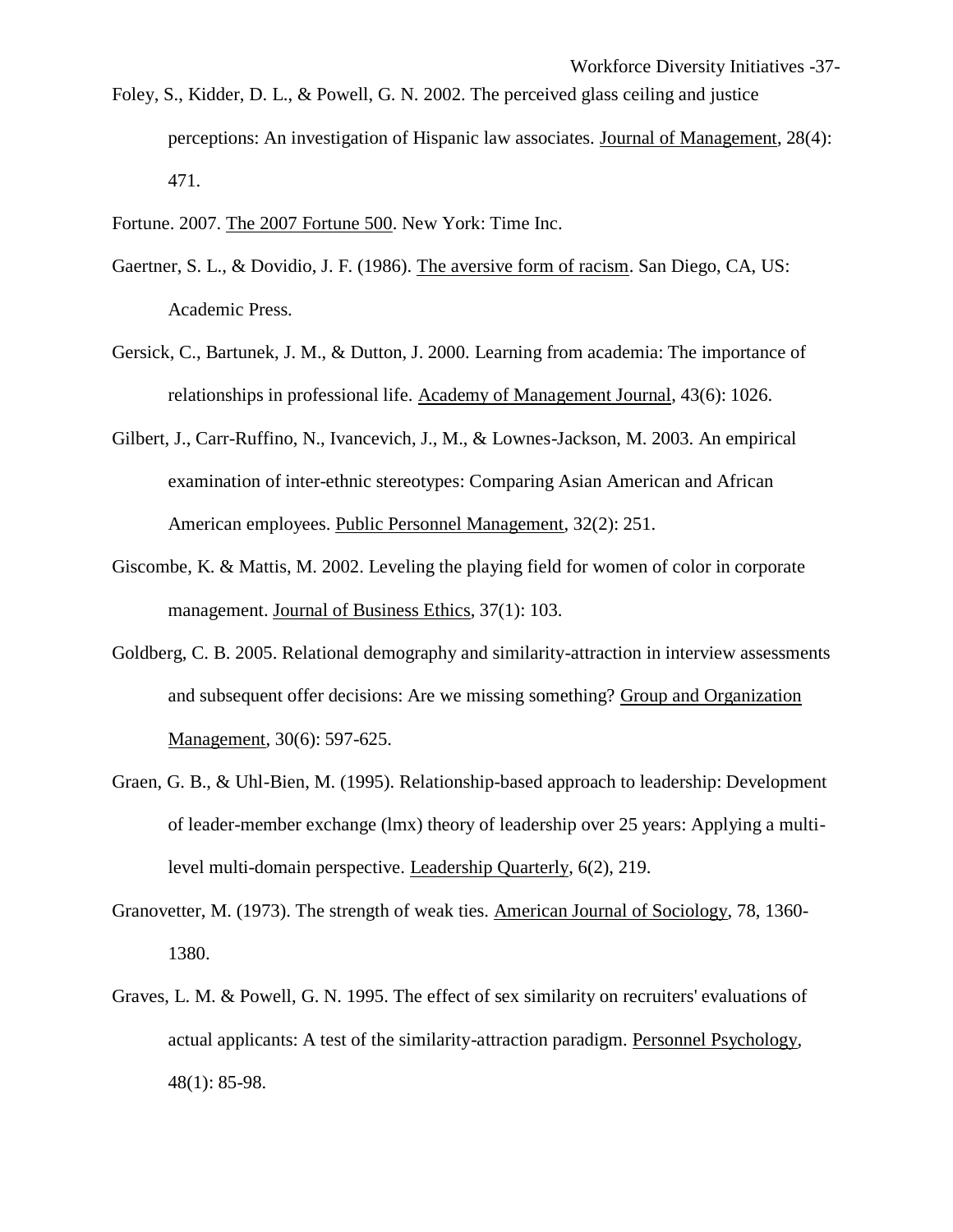Guinier, L. & Torres, G. 2002. Miner's canary: Enlisting race, resisting power, transforming democracy. Cambridge: Harvard University Press.

Hansen, F. 2003. Diversity's business case doesn't add up. Workforce: 28-32.

- Heilman, M. E., Block, C. J., & Lucas, J. A. 1992. Presumed incompetent? Stigmatization and affirmative action. Journal of Applied Psychology, 77(4): 536.
- Helms, J. E. 1984. Toward a theoretical explanation of the effects of race on counseling: A Black and White model. The Counseling Psychologist, 17, 227-252.
- Helms, J. E. 1995. An update on Helms's White and people of color racial identity models. In J. G. Ponterotto, J.M. Casas, L.A. Suzuki, C.M. Alexander (Eds.), Handbook of multicultural counseling (pp. 181-198). Thousand Oaks, CA: Sage.
- Higgins, M. C., & Kram, K. E. (2001). Reconceptualizing mentoring at work: A developmental network perspective. The Academy of Management Review, 26(2), 264.
- Holvino, E., Ferdman, B. M., & Merrill-Sands, B. 2004. Diversity and inclusion. In M. Stockdale & F. J. Crosby (Eds.), The psychology and management of workplace diversity. Malden: blackwell Publishing.
- Hurley, A., Fagenson-Eland, E., & Sonnenfeld, J. 1997. Does cream always rise to the top? An investigation of career determinants. Organizational Dynamics, 26(2): 65-71.
- Ibarra, H. 1992. Homophily and differential returns: Sex differences in network structure and access in an advertising firm. Administrative Science Quarterly, 37, 422-447.
- Ibarra, H. 1993. Personal networks of women and minorities in management: A conceptual framework. Academy of Management Review, 18: 56-87.
- Jehn, K. A., Northcraft, G. B., & Neale, M. A. 1999. Why differences make a difference: A field study of diversity, conflict, and performance in workgroups. Administrative Science Quarterly, 44(4): 741.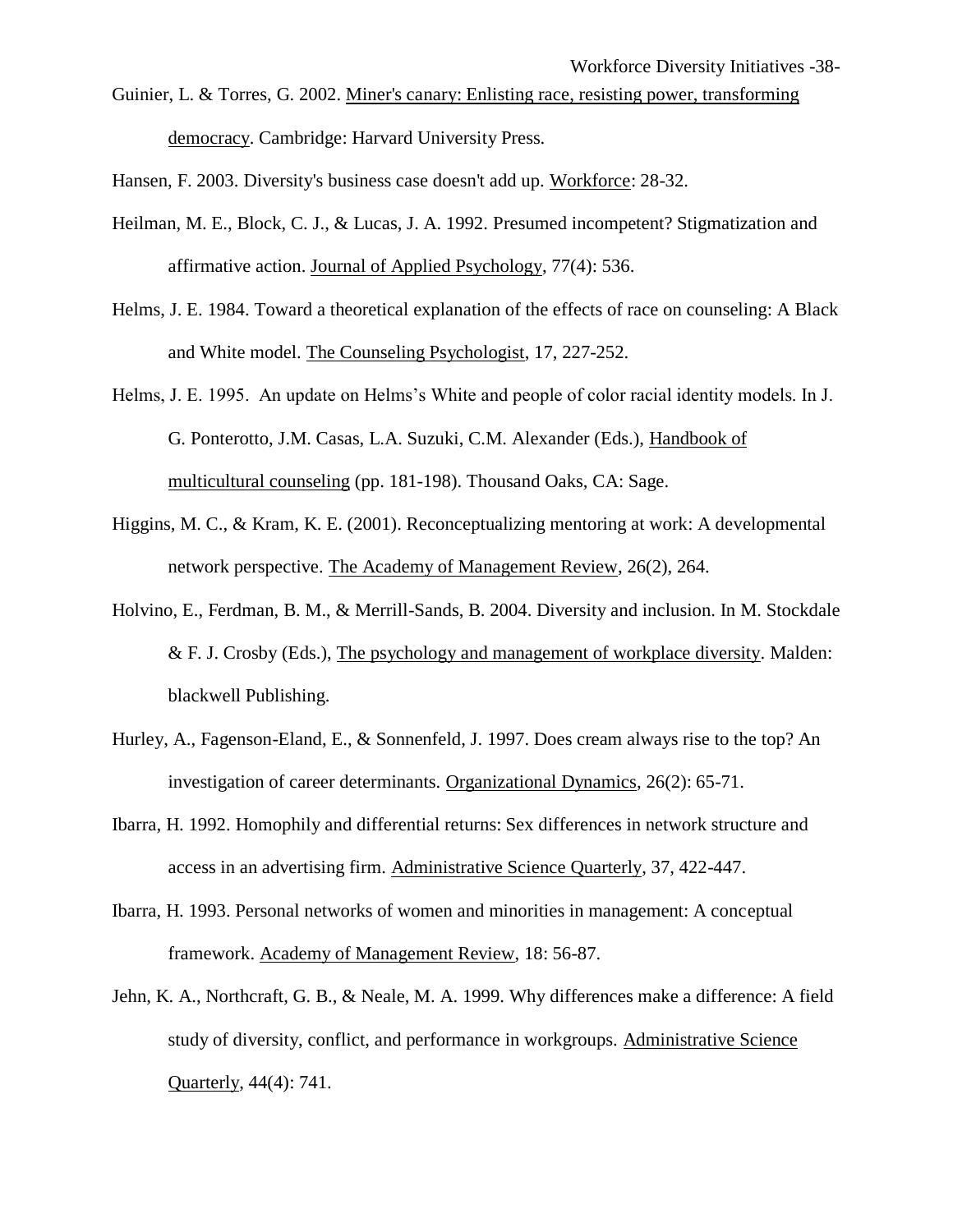- Kalev, A., Kelly, E., & Dobbin, F. 2006. Best practices or best guesses? Assessing the efficacy of corporate affirmative action and diversity policies. American Sociological Review, 71(4): 589.
- Kanter, R. M. 1977. Men and women of the corporation. New York, NY: Basic Books.
- Kirmeyer, S. L., & Lin, T.-R. (1987). Social support: Its relationship to observed communication with peers and superiors. Academy of Management Journal, 30(1), 138.
- Kirschenman, J. & Neckerman, K. M. 1991. "We'd love to meet them but." The meaning of race for employers. In C. Jencks & P. E. Peterson (Eds.), The urban underclass: 203-232. Washington, DC: The Brookings Institution.
- Krackhardt, D., & Kilduff, M. (1990). Friendship patterns and culture: The control of organizational diversity. American Anthropologist, 92(1), 142-154.
- Kram, K. E. (1988). Mentoring at work: Developmental relationships in organizational life. Lanham, MD: University Press of America.
- Lee, S. J. 1994. Behind the model-minority stereotype: Voices of high- and low-achieving Asian American students. Anthropology & Education Quarterly, 25(4): 413.
- Lee, S. J. 1996. Unraveling the "model minority" stereotype: Listening to Asian American youth. New York: Teachers College Press.
- Lewis, A. C. & Sherman, S. J. 2003. Hiring you makes me look bad: Social-identity based reversal of the ingroup favoritism effect. Organizational Behavior and Human Decision Processes, 90(2): 262-276.
- Lincoln, J. R. & Miller, J. 1979. Work and friendship ties in organizations: A comparative analysis of relational networks. Administrative Science Quarterly, 24: 181-199.
- Lorsch, J. W. & Tierney, T. J. 2002. Aligning the stars: How to succeed when professionals drive results. Boston: Harvard Business School Press.

Maister, D. 1997. Managing the professional service firm. New York: The Free Press.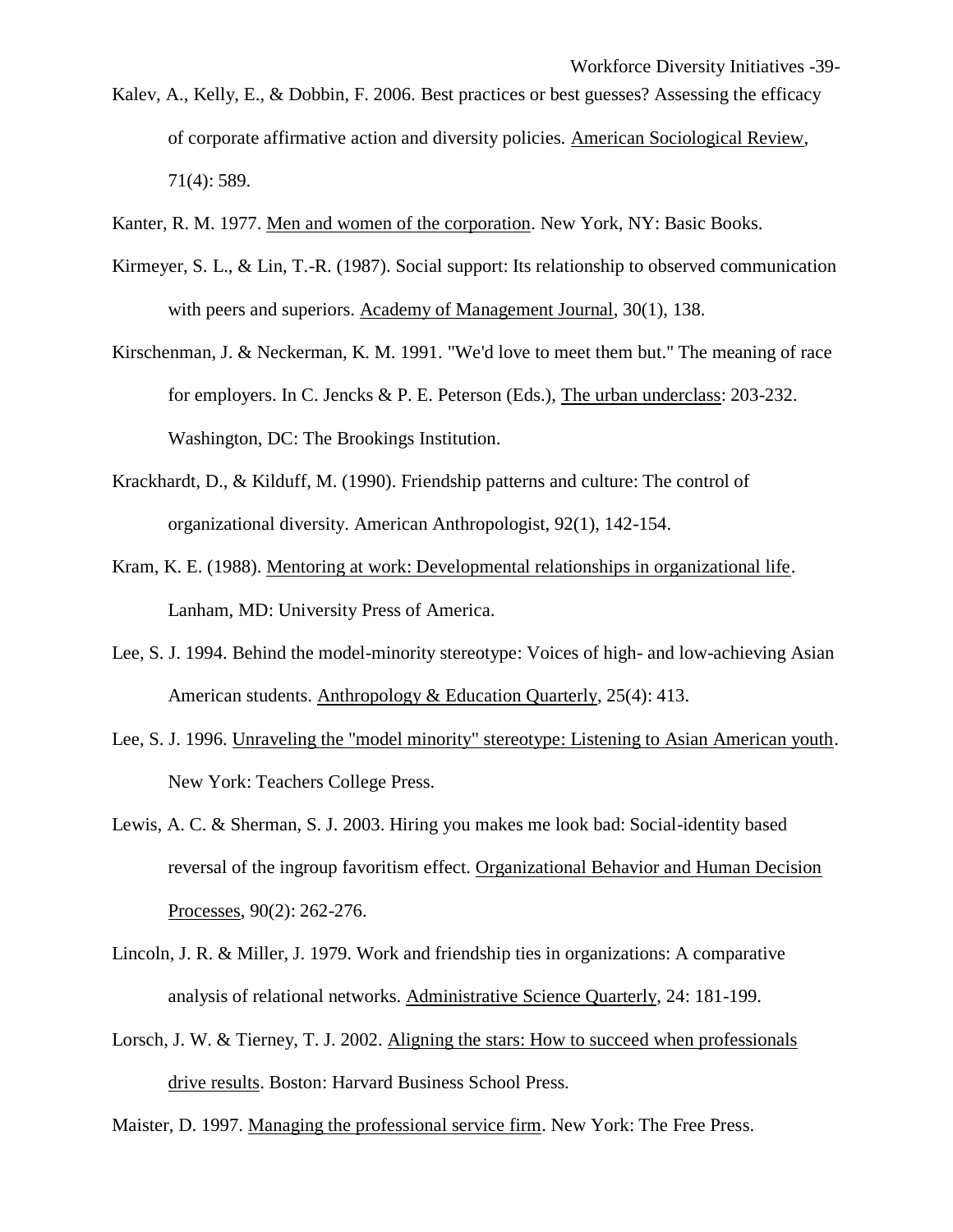- Meyer, J. W. & Rowan, B. 1977. Institutionalized organizations: Formal structure as myth and ceremony. American Journal of Sociology, 83: 340–363.
- Miller, F. A. & Katz, J. H. 2002. The inclusion breakthrough: Unleashing the real power of diversity. San Fransisco: Berrett-Koehler.

Minority Law Journal. 2007. Diversity Scorecard. New York: ALM Publications.

- Morrison, A. M. & Von Glinow, M. A. 1990. Women and minorities in management. American Psychologist, 45: 200-208.
- Northcraft, G. B. & Gutek, B. 1993. Discrimination against women in management: Going, going, gone - or going, but never gone? In E. Fagenson (Ed.), Women in management: Challenges in managerial diversity. Newbury Park, CA: Sage.
- O'Neill, R. M., Horton, S., & Crosby, F. J. 1999. Gender issues in developmental relationships. In A. J. Murrell & F. J. Crosby & R. J. Ely (Eds.), Mentoring dilemmas: Developmental relationships within multicultural organizations: 63-80. Mahwah, NJ: Lawrence Erlbaum Associates.
- Pelled, L. H. & Adler, P. S. 1994. Antecedents of intergroup conflict in multifunctional product development teams: A conceptual model. IEEE Transactions on Engineering Management, 41(1): 21-28.
- Plant, E. A., & Devine, P. G. (1998). Internal and external motivation to respond without prejudice. Journal of Personality and Social Psychology, 75(3), 811.
- Plant, E. A., & Devine, P. G. (2003). The antecedents and implications of interracial anxiety. Personality and Social Psychology Bulletin, 29(6), 790.
- Porter, M. E. 1996. What is strategy? Harvard Business Review, 74(6): 61-78.
- Ragins, B. R. 1995. Diversity, power, and mentorship in organizations: A cultural, structural and behavioral perspective. In M. M. Chemers & S. Oskamp & M. A. Costanzo (Eds.),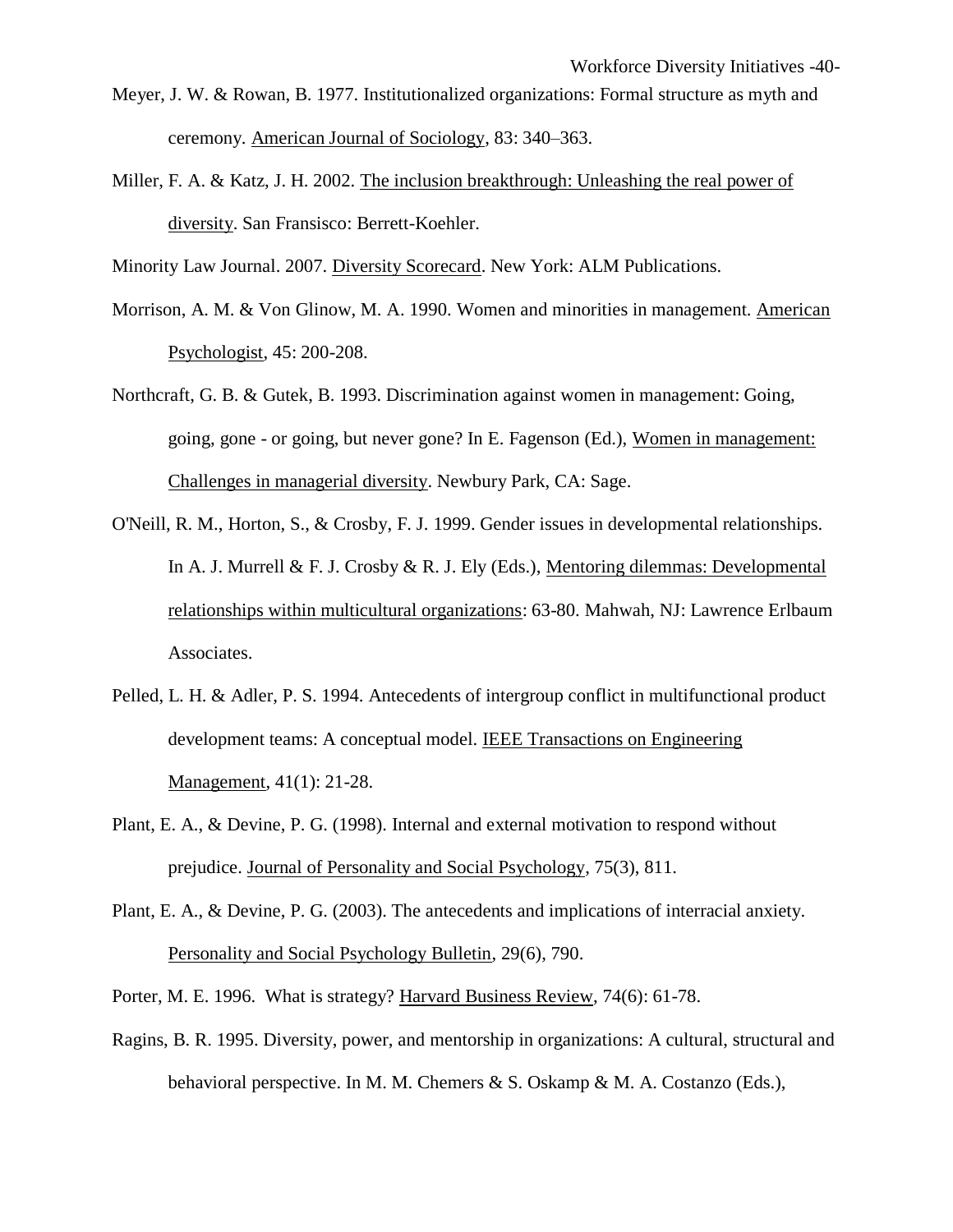Workforce Diversity Initiatives -41- Diversity in organizations: New perspectives for a changing workforce: 91-132. Thousand Oaks, CA: Sage.

- Ragins, B. R. 1997. Diversified mentoring relationships in organizations: A power perspective. Academy of Management Review, 22(2), 482.
- Ragins, B. R. & Cotton, J. 1996. Jumping the hurdles: Barriers to mentoring for women in organizations. Leadership and Organizational Development Journal, 17(3): 37-41.
- Reagans, R. & Zuckerman, E., W. 2001. Networks, diversity, and productivity: The social capital of corporate R&D teams. Organization Science, 12(4): 502.
- Reskin, B. F. 2003. Including mechanisms in our models of ascriptive inequality. American Sociological Review, 68(1): 1.
- Ridgeway, C. L. & Correll, S. J. 2000. Limiting inequality through interaction: The end(s) of gender. Contemporary Sociology, 29(1): 110-120.
- Rowe, W., Bennett, S. K., & Atkinson, D. R. 1994. White racial identity models: A critique and alternative proposal. Counseling Psychologist, 22(1): 129.
- Sanchez, J. I. & Brock, P. 1996. Outcomes of perceived discrimination among Hispanic employees: Is diversity management a luxury or a necessity? Academy of Management Journal, 39(3): 704.
- Schneider, S. K. 1987. The people make the place. Personnel Psychology, 40: 437-453.
- Schneider, S. K. & Northcraft, G. B. 1999. Three social dilemmas of workforce diversity in organizations: A social identity perspective. Human Relations, 52(11): 1445-1467.
- Senge, P. 1990. The fifth discipline: The art and practice of the learning organization. New York: Doubleday.
- Senge, P., Kleiner, A., Roberts, C., Ross, R., & Smith, B. 1994. The fifth discipline fieldbook: Strategies and tools for building a learning organization. New York: Bantam Doubleday.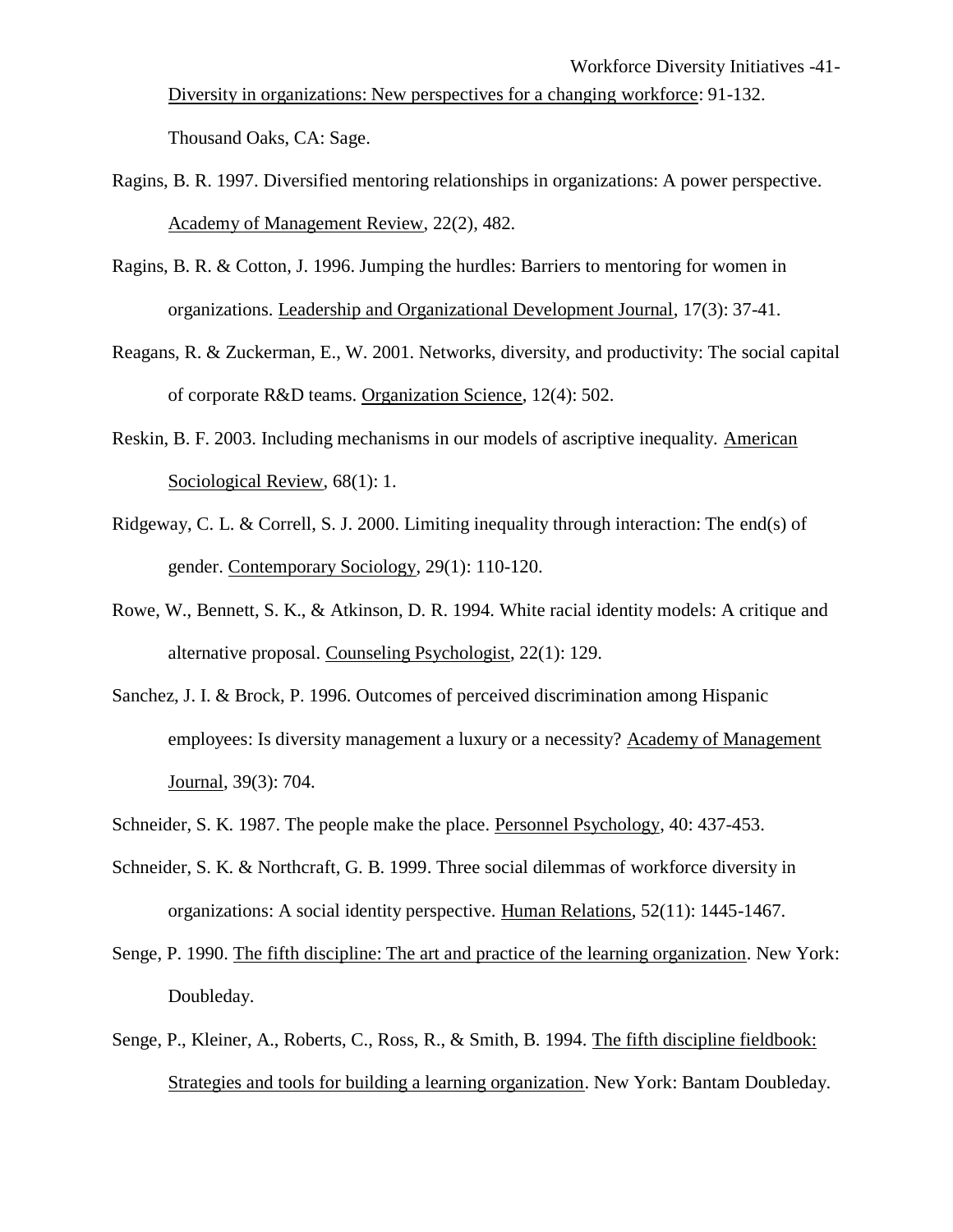- Shelton, J. N., Richeson, J. A., & Salvatore, J. (2005). Expecting to be the target of prejudice: Implications for interethnic interactions. Personality and Social Psychology Bulletin, 31(9), 1189.
- Stephan, C. W., & Stephan, W. G. (2000). An integrated threat theory on prejudice. In S. Oskamp & C. W. (Eds.), Reducing prejudice and discrimination. Mahwah, NJ: Lawrence Erlbaum.
- Stephan, W. G., & Stephan, C. W. (1985). Intergroup anxiety. Journal of Social Issues, 41, 157- 175.
- Sturm, S. 2001. Second-generation employment discrimination: A structural approach. Columbia Law Review, 101: 459–568.
- Tajfel, H. & Turner, J. C. 1979. An integrative theory of intergroup conflict. In W. G. Austin & S. Worchel (Eds.), The social psychology of intergroup relations. Monterey, CA: Brooks/Cole.
- Thomas, D. A. & Kram, K. 1988. Promoting career enhancing relationships: The role of the human resource professional. In M. London & E. More (Eds.), Employee Career development and the Human Resource Professional: 49-66. Westport, CT: Greenwood.
- Thomas, D. A. 1993. The dynamics of managing racial diversity in developmental relationships. Administrative Science Quarterly, 38: 169-194.
- Thomas, D. A. & Ely, R. J. 1996. Making differences matter: A new paradigm for managing diversity. Harvard Business Review, 74(5): 79-91.
- Thomas, D. A. & Gabarro, J. 1999. Breaking Through: How People of Color and the Companies They Work for Can Overcome Barriers. Boston, MA: Harvard Business School Press.
- Thomas, D. A. 2001. The truth about mentoring minorities: Race matters. Harvard Business Review, 79(4): 98-107.

Thomas, D. A. 2004. Diversity as strategy. Harvard Business Review, 82 (9): 98-108.